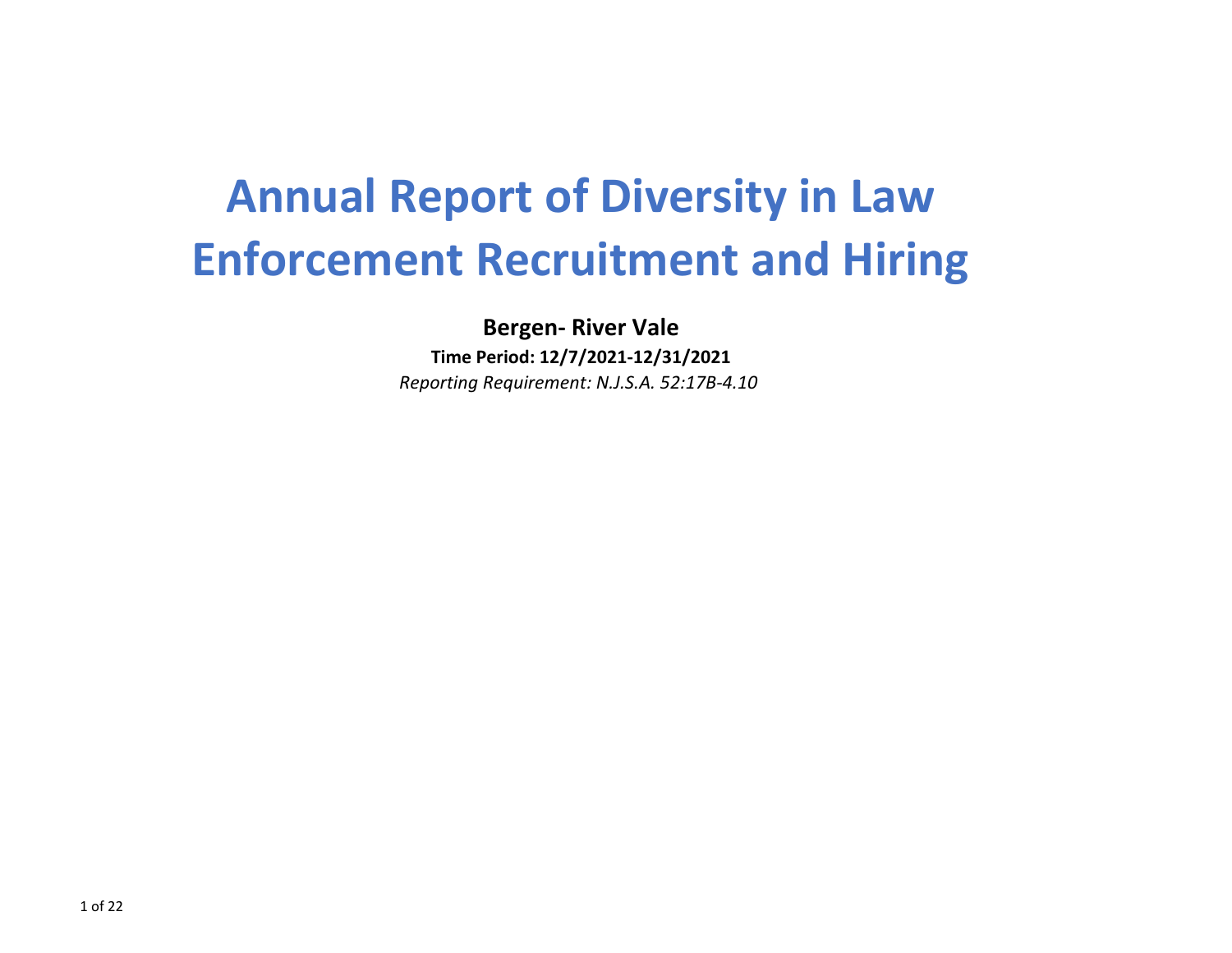Year:

**12/7/2021-12/31/2021** Agency Name: **Bergen- River Vale** 

#### *Applicant and Hiring Process Summary*

Bergen- River Vale is a Municipal law enforcement agency. During the time period covering 12/7/2021-12/31/2021 the agency did not receive applications for law enforcement officers. The ageny's hiring process is not governed by Civil Service Regulations.

For Bergen- River Vale in the above time period, the applicant and hiring process included the following methods of identifying applicants:

During the hiring process, River Vale included the following elements to identify the most qualified applicants:

During the hiring process, River Vale considers an applicant to be appointed .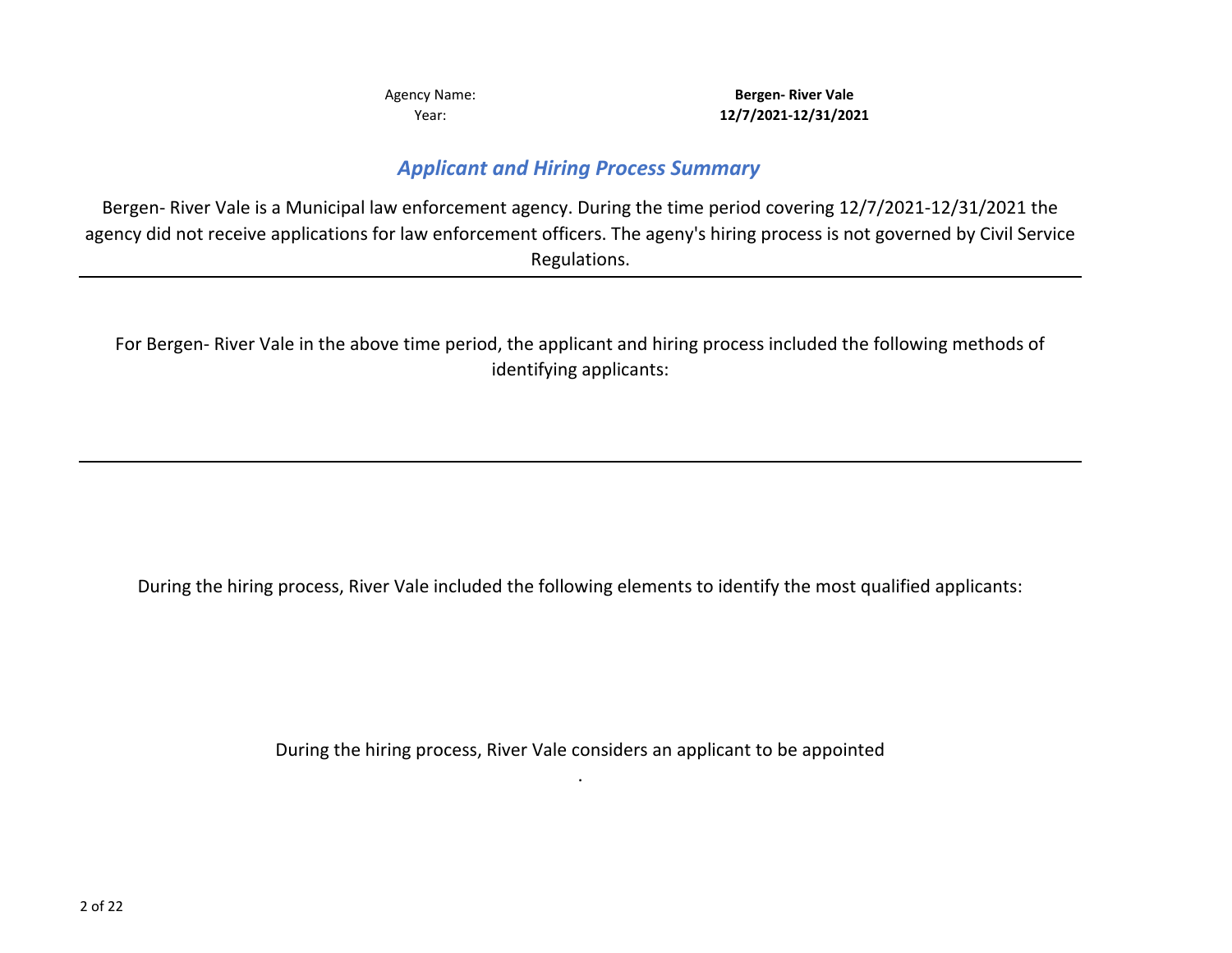**Bergen- River Vale 12/7/2021-12/31/2021**

### **Annual Summary of Law Enforcement Diversity: Applicant Summary**

|                                   |   | # % of Total Applicants |                               |              |  |  |  |
|-----------------------------------|---|-------------------------|-------------------------------|--------------|--|--|--|
| <b>Total Applicants</b>           | 0 |                         | <b>Direct Hire Applicants</b> | $\mathbf{0}$ |  |  |  |
| <b>Total Applicants Appointed</b> |   |                         |                               |              |  |  |  |
|                                   | 0 |                         | <b>Transfer Applicants</b>    | 0            |  |  |  |
| <b>Total Applicants Not</b>       |   |                         |                               |              |  |  |  |
| Appointed                         | 0 |                         | <b>Waiver Applicants</b>      | $\mathbf{0}$ |  |  |  |
|                                   |   |                         | CSC Exam Exempt Direct Hire   |              |  |  |  |
|                                   |   |                         | Applicants                    | 0<br>-       |  |  |  |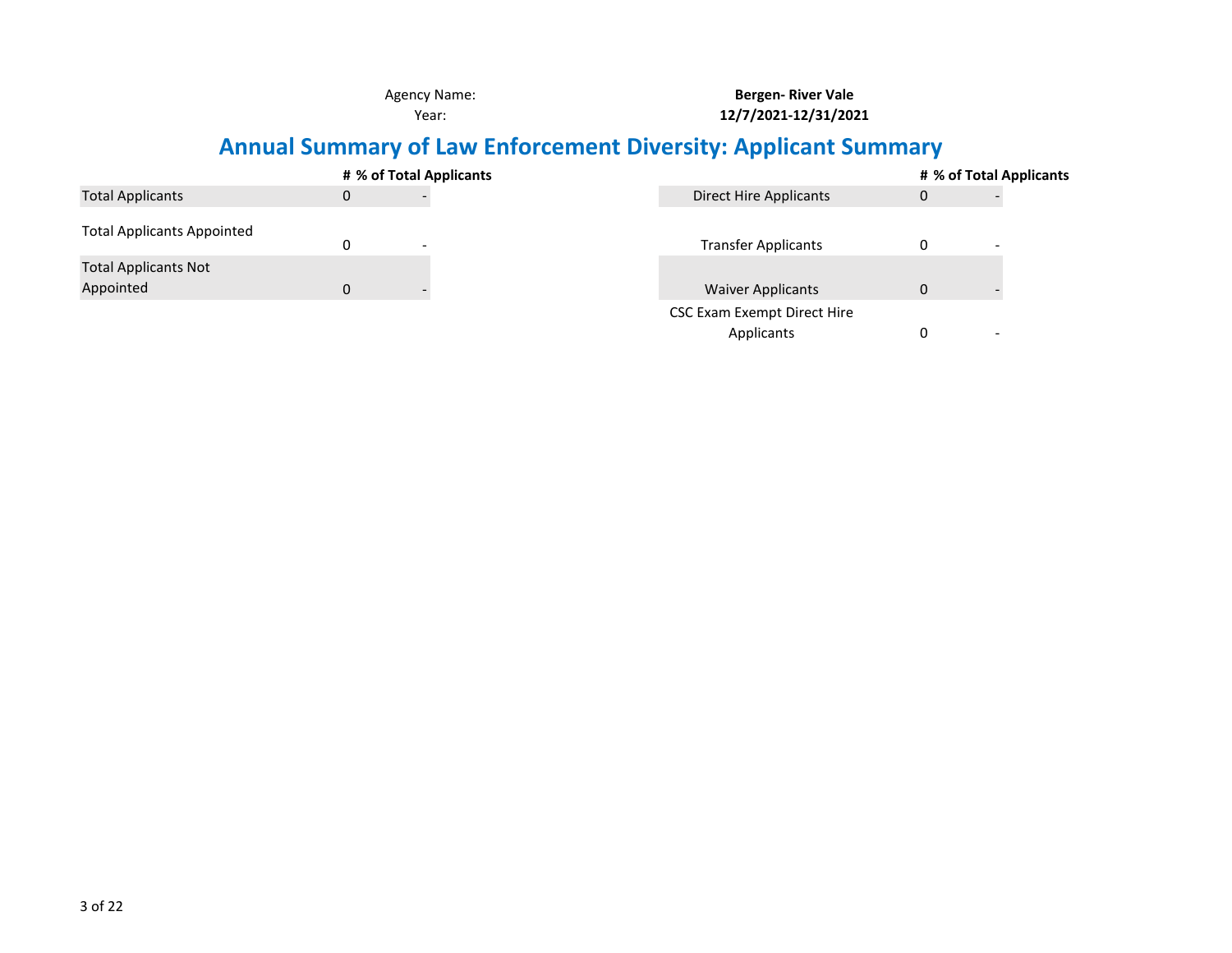## **Annual Summary of Law Enforcement Diversity: Applicant Demographic Summary**

|                           |                                               |                                    | <b>Direct Hire</b> |                            |                          |
|---------------------------|-----------------------------------------------|------------------------------------|--------------------|----------------------------|--------------------------|
|                           |                                               | <b>Total Applicants % of Total</b> | <b>Applicants</b>  | <b>Transfer Applicants</b> | <b>Waiver Applicants</b> |
|                           | <b>Total Male</b>                             | 0                                  | 0                  | 0                          | 0                        |
| Gender                    | <b>Total Female</b>                           | 0                                  | 0                  | $\pmb{0}$                  | $\mathbf{0}$             |
|                           | <b>Total X or Non-Binary</b>                  | 0                                  | 0                  | 0                          | 0                        |
| <b>Sexual Orientation</b> | LGBTQ+                                        | 0                                  | 0                  | 0                          | 0                        |
|                           | Not LGBTQ+                                    | 0                                  | $\mathbf 0$        | 0                          | $\mathbf{0}$             |
|                           |                                               |                                    |                    |                            |                          |
|                           | Total American Indian or Alaska Native alone  | $\mathbf{0}$                       | 0                  | 0                          | 0                        |
|                           | <b>Total Asian alone</b>                      | 0                                  | 0                  | 0                          | 0                        |
|                           | Total Black or African American alone         | $\mathbf{0}$                       | 0                  | 0                          | $\mathbf{0}$             |
|                           | Total Native Hawaiian/ other Pacific Islander |                                    |                    |                            |                          |
|                           | alone                                         | 0                                  | 0                  | 0                          | 0                        |
| Racel Ethnicity           | Total White alone                             | 0                                  | 0                  | 0                          | 0                        |
|                           | Total Two or more races alone                 | 0                                  | 0                  | 0                          | 0                        |
|                           | <b>Total Other alone</b>                      | $\Omega$                           | $\mathbf 0$        | 0                          | $\mathbf{0}$             |
|                           | <b>Total Hispanic or Latino</b>               | 0                                  | 0                  | 0                          | 0                        |
|                           | <b>Total 18-29</b>                            | 0                                  | 0                  | 0                          | 0                        |
|                           | <b>Total 30-39</b>                            | $\mathbf{0}$                       | 0                  | 0                          | $\mathbf{0}$             |
|                           | <b>Total 40-49</b>                            | 0                                  | 0                  | 0                          | 0                        |
| ABC                       | <b>Total 50-59</b>                            | $\Omega$                           | 0                  | $\mathbf{0}$               | $\mathbf{0}$             |
|                           | <b>Total 60-69</b>                            | 0                                  | 0                  | 0                          | 0                        |
|                           | Total 70+                                     | 0                                  | $\mathbf{0}$       | $\mathbf{0}$               | 0                        |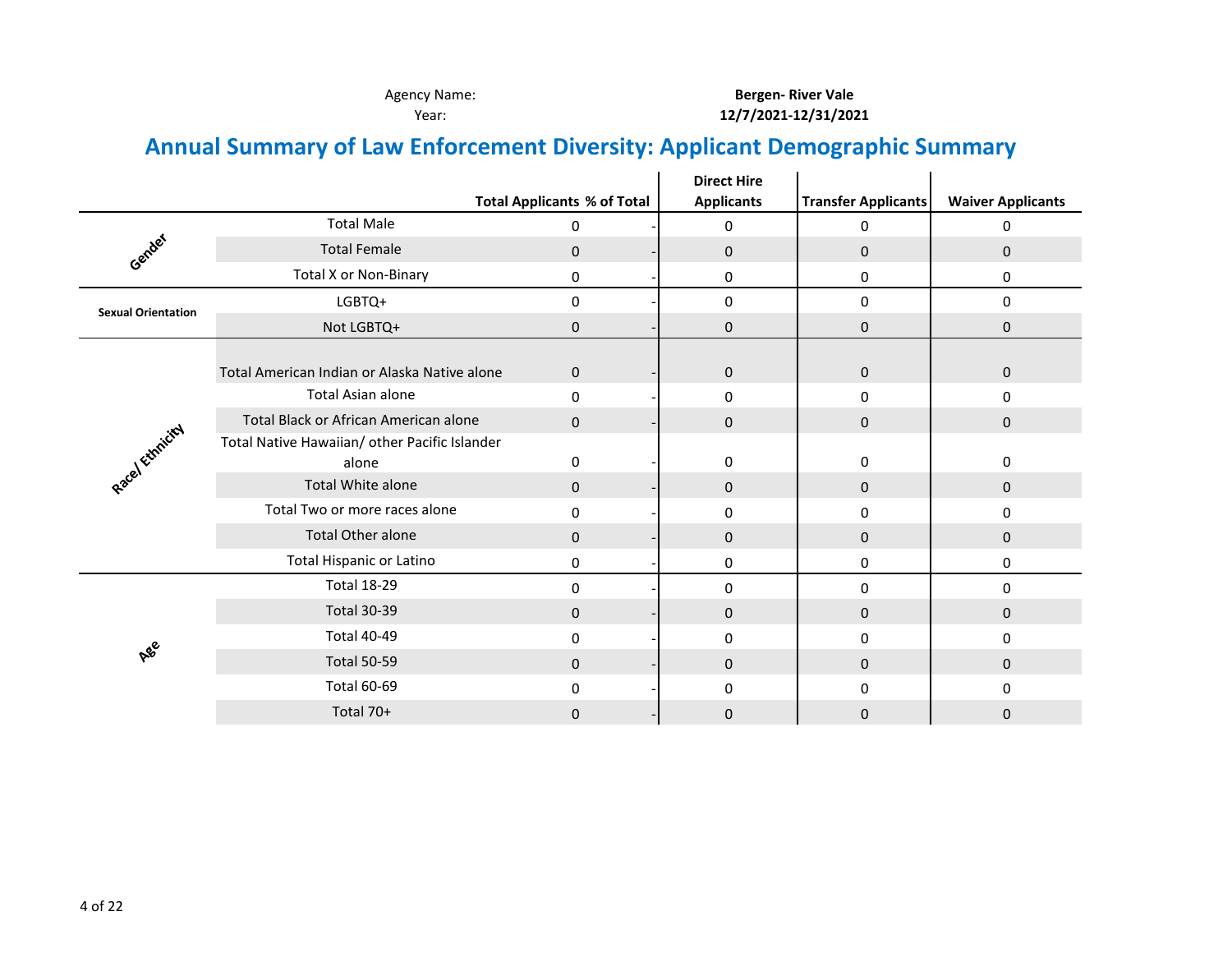**Bergen- River Vale 12/7/2021-12/31/2021**

### **Annual Summary of Law Enforcement Diversity: Applicants**

#### *Asian alone White Two or more races alone Other Hispanic or alone Latino* Male 0 0 0 0 Female 0 0 0 0 X or Non-Binary 0 0 0 0 Total 0 0 0 0 0 *American Indian or Alaska Native alone Black or African American alone Native Hawaiian / other P. I. alone alone* 0 0 0 0 0 0 0 0 0 0 0 0 0 0 0

|            | Male | Female       | X or Non-<br>Binary | American<br>Indian or<br>Alaska<br><b>Native</b><br>alone | Asian<br>alone | <b>Black or</b><br>African<br>American<br>alone | <b>Native</b><br>Hawaiian /<br>other P. I.<br>alone | White<br>alone | Two or<br>more<br>races<br>alone | Other<br>alone | Hispanic<br>or Latino |
|------------|------|--------------|---------------------|-----------------------------------------------------------|----------------|-------------------------------------------------|-----------------------------------------------------|----------------|----------------------------------|----------------|-----------------------|
| Age: 18-29 | 0    | 0            |                     | 0                                                         | 0              | 0                                               | 0                                                   | 0              | 0                                | 0              |                       |
| Age: 30-39 | 0    | $\mathbf{0}$ | ΩI                  | 0                                                         | 0              | $\mathbf 0$                                     | 0                                                   | $\mathbf{0}$   | 0                                | $\overline{0}$ | 0                     |
| Age: 40-49 | 0    | 0            | ΩI                  | 0                                                         | 0              | 0                                               | 0                                                   | 0              | 0                                | $\Omega$       | 0                     |
| Age: 50-59 | 0    | $\mathbf{0}$ | $\Omega$            | 0                                                         | $\mathbf 0$    | 0                                               | $\mathbf 0$                                         | $\mathbf{0}$   | 0                                | $\overline{0}$ | 0                     |
| Age: 60-69 | 0    | 0            | 01                  | 0                                                         | 0              | 0                                               | 0                                                   | 0              | 0                                | 0              | 0                     |
| Age: 70+   | 0    | 0            | 01                  | 0                                                         | 0              | 0                                               | 0                                                   | $\mathbf{0}$   | 0                                | 0              | 0                     |

#### *Applicants: Gender, Race & Age Demographics*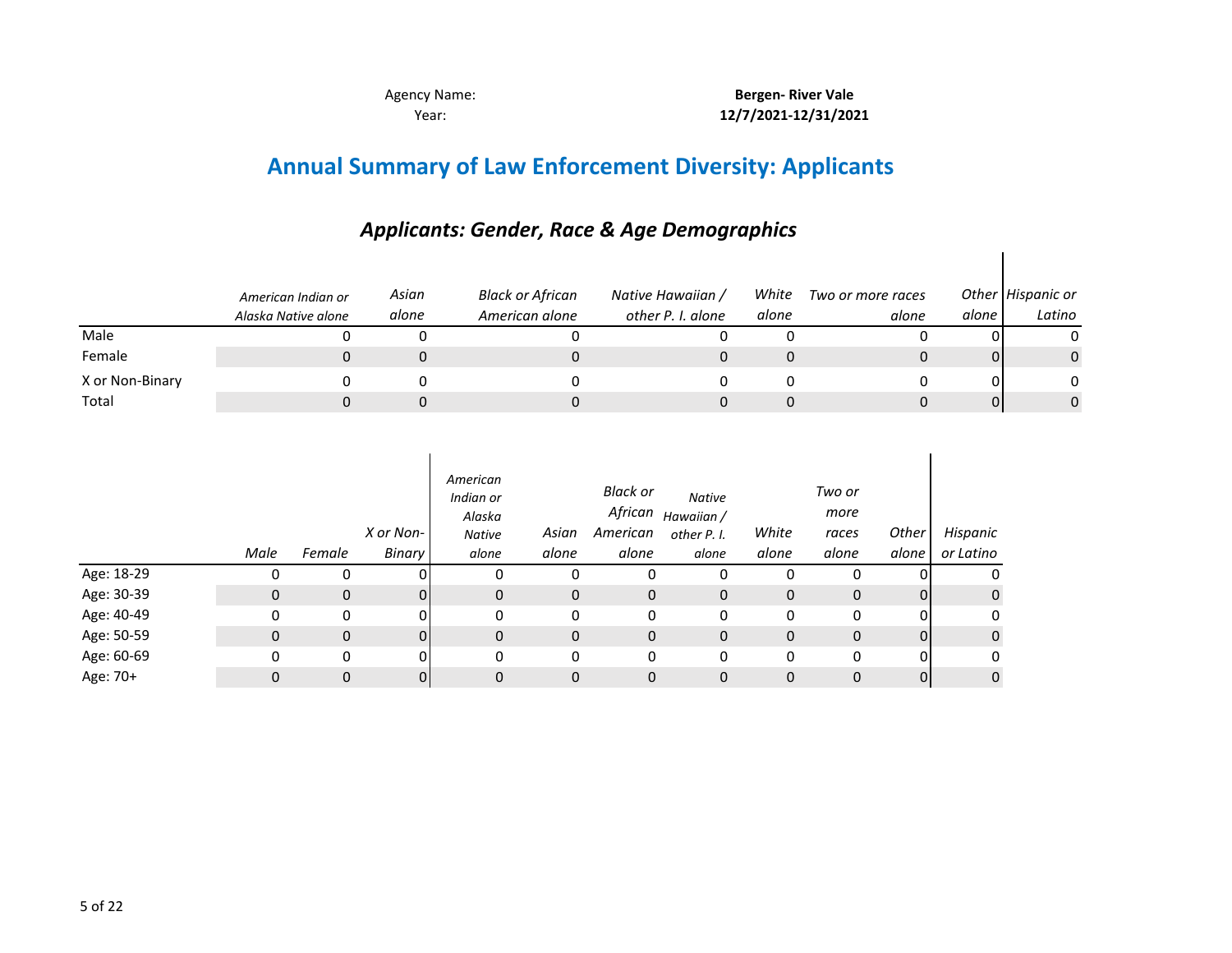## **Annual Summary of Law Enforcement Diversity: Applicants**

### *Applicants: Sexual Orientation Demographics*

|            | Male | Female | X or Non-<br>Binary | American<br>Indian or<br>Alaska<br><b>Native</b><br>alone | Asian<br>alone | Black or<br>African<br>American<br>alone | <b>Native</b><br>Hawaiian /<br>other P. I.<br>alone | White<br>alone | Two or<br>more<br>races<br>alone | Other<br>alone | Hispanic<br>or Latino |
|------------|------|--------|---------------------|-----------------------------------------------------------|----------------|------------------------------------------|-----------------------------------------------------|----------------|----------------------------------|----------------|-----------------------|
| LGBTQ+     | 0    | 0      | 01                  |                                                           | 0              | 0                                        | 0                                                   |                |                                  |                | 0                     |
| Not LGBTQ+ | 0    | 0      | 0                   | 0                                                         | 0              | 0                                        | 0                                                   | 0              | $\mathbf 0$                      | 0              | $\mathbf{0}$          |

Age: 18- Age: 30-

|            |  |  | Age: 40-49 Age: 50-59 Age: 60-69 Age: 70+ |  |
|------------|--|--|-------------------------------------------|--|
| LGBTQ+     |  |  |                                           |  |
| Not LGBTQ+ |  |  |                                           |  |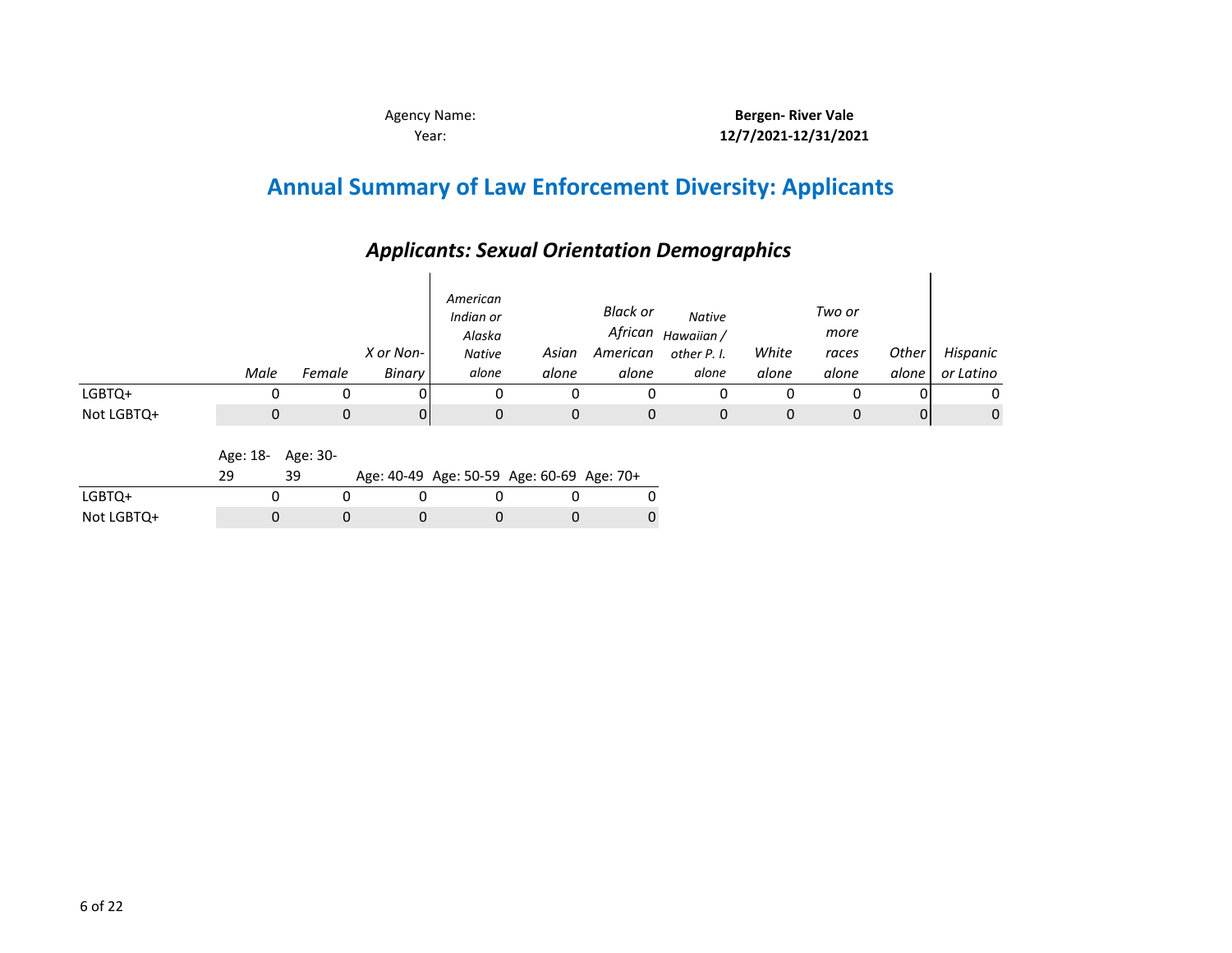Year:

**12/7/2021-12/31/2021** Agency Name: **Bergen- River Vale** 

 $\overline{\phantom{a}}$ 

### *Appointed Applicants: Gender, Race, & Age Demographics*

|                 | American Indian or<br>Alaska Native alone | Asian<br>alone | Black or African<br>American alone | Native Hawaiian /<br>other P. I. alone | White<br>alone | Two or more races<br>alone | alone    | Other Hispanic or<br>Latino |
|-----------------|-------------------------------------------|----------------|------------------------------------|----------------------------------------|----------------|----------------------------|----------|-----------------------------|
| Male            |                                           |                |                                    |                                        |                |                            |          |                             |
| Female          |                                           |                |                                    |                                        |                |                            | $\Omega$ | 0                           |
| X or Non-Binary |                                           |                |                                    |                                        |                |                            | ΩI       | 0                           |
| Total           |                                           |                |                                    |                                        |                |                            | 01       | 0                           |

|            | Male | Female       | X or Non-<br>Binary | American<br>Indian or<br>Alaska<br><b>Native</b><br>alone | Asian<br>alone | Black or<br>African<br>American<br>alone | <b>Native</b><br>Hawaiian /<br>other P. I.<br>alone | White<br>alone | Two or<br>more<br>races<br>alone | Other<br>alone | Hispanic<br>or Latino |
|------------|------|--------------|---------------------|-----------------------------------------------------------|----------------|------------------------------------------|-----------------------------------------------------|----------------|----------------------------------|----------------|-----------------------|
| Age: 18-29 | 0    | 0            |                     | 0                                                         | 0              | 0                                        | 0                                                   |                |                                  |                | 0                     |
| Age: 30-39 | 0    | $\mathbf 0$  | 01                  | $\mathbf{0}$                                              | 0              | $\mathbf 0$                              | 0                                                   | 0              | $\mathbf{0}$                     | $\overline{0}$ | $\mathbf{0}$          |
| Age: 40-49 | 0    | 0            | ΩI                  | 0                                                         | 0              | 0                                        | 0                                                   | 0              | 0                                | 0              | 0                     |
| Age: 50-59 | 0    | $\mathbf{0}$ | ΩI                  | $\mathbf{0}$                                              | 0              | $\mathbf 0$                              | 0                                                   | 0              | $\mathbf 0$                      | $\overline{0}$ | $\mathbf 0$           |
| Age: 60-69 | 0    | 0            | ΩI                  | 0                                                         | 0              | 0                                        | 0                                                   | 0              | $\Omega$                         | 0              | 0                     |
| Age: 70+   | 0    | 0            |                     | 0                                                         | 0              | 0                                        | 0                                                   | 0              | $\Omega$                         | $\Omega$       | 0                     |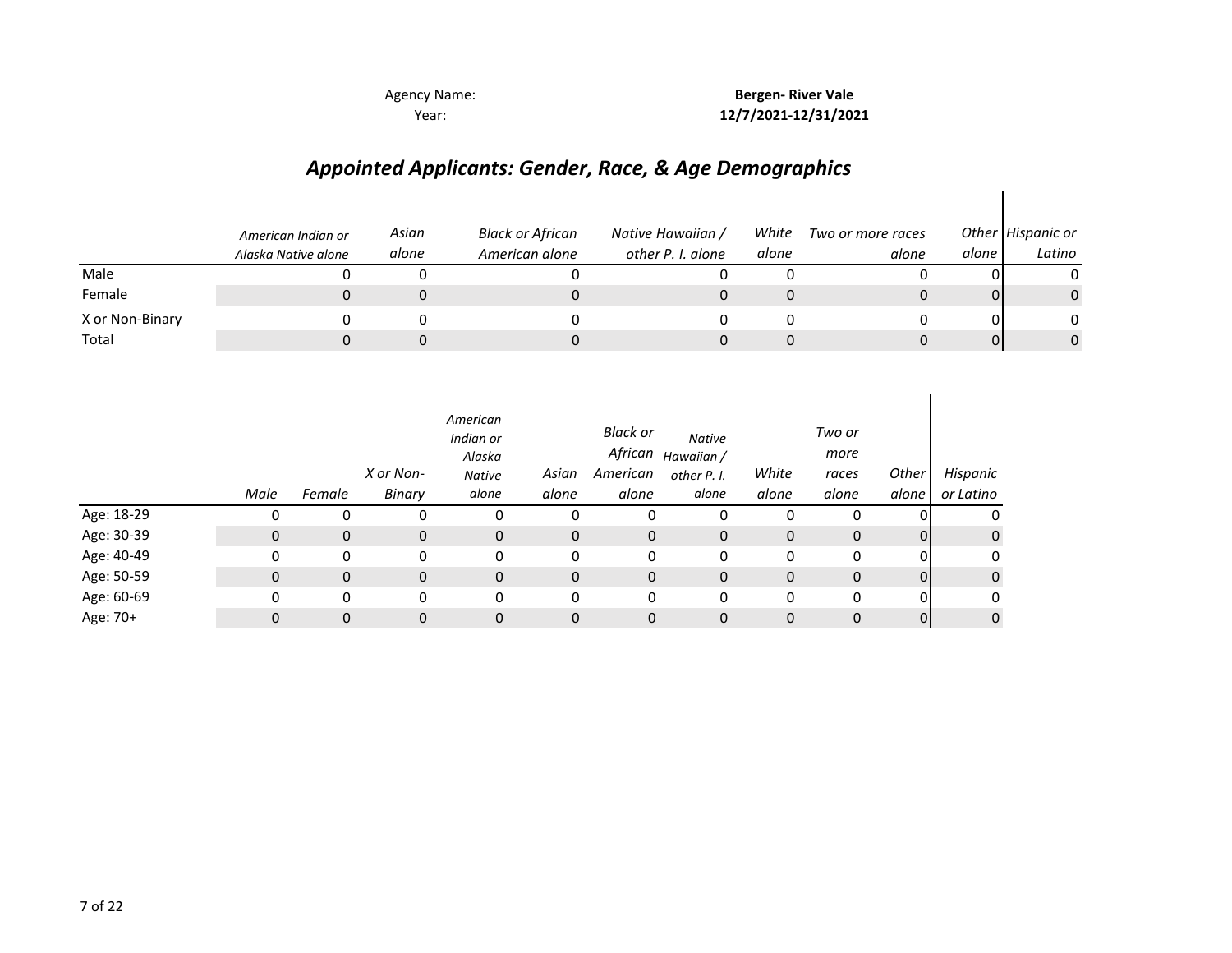### *Appointed Applicants: Sexual Orientation Demographics*

|            | Male | Female | X or Non-<br>Binary | American<br>Indian or<br>Alaska<br><b>Native</b><br>alone | Asian<br>alone | <b>Black or</b><br>African<br>American<br>alone | <b>Native</b><br>Hawaiian /<br>other P. I.<br>alone | White<br>alone | Two or<br>more<br>races<br>alone | Other<br>alone | Hispanic<br>or Latino |
|------------|------|--------|---------------------|-----------------------------------------------------------|----------------|-------------------------------------------------|-----------------------------------------------------|----------------|----------------------------------|----------------|-----------------------|
| LGBTQ+     |      |        |                     |                                                           |                |                                                 |                                                     |                |                                  |                | 0                     |
| Not LGBTQ+ |      | 0      | 0                   |                                                           |                |                                                 |                                                     |                |                                  | 01             | 0                     |

Age: 18- Age: 30-

| -29 | 39 | Age: 40-49 Age: 50-59 Age: 60-69 Age: 70+ |  |  |  |
|-----|----|-------------------------------------------|--|--|--|
|-----|----|-------------------------------------------|--|--|--|

| LGBTQ+     |  |  |  |
|------------|--|--|--|
| Not LGBTQ+ |  |  |  |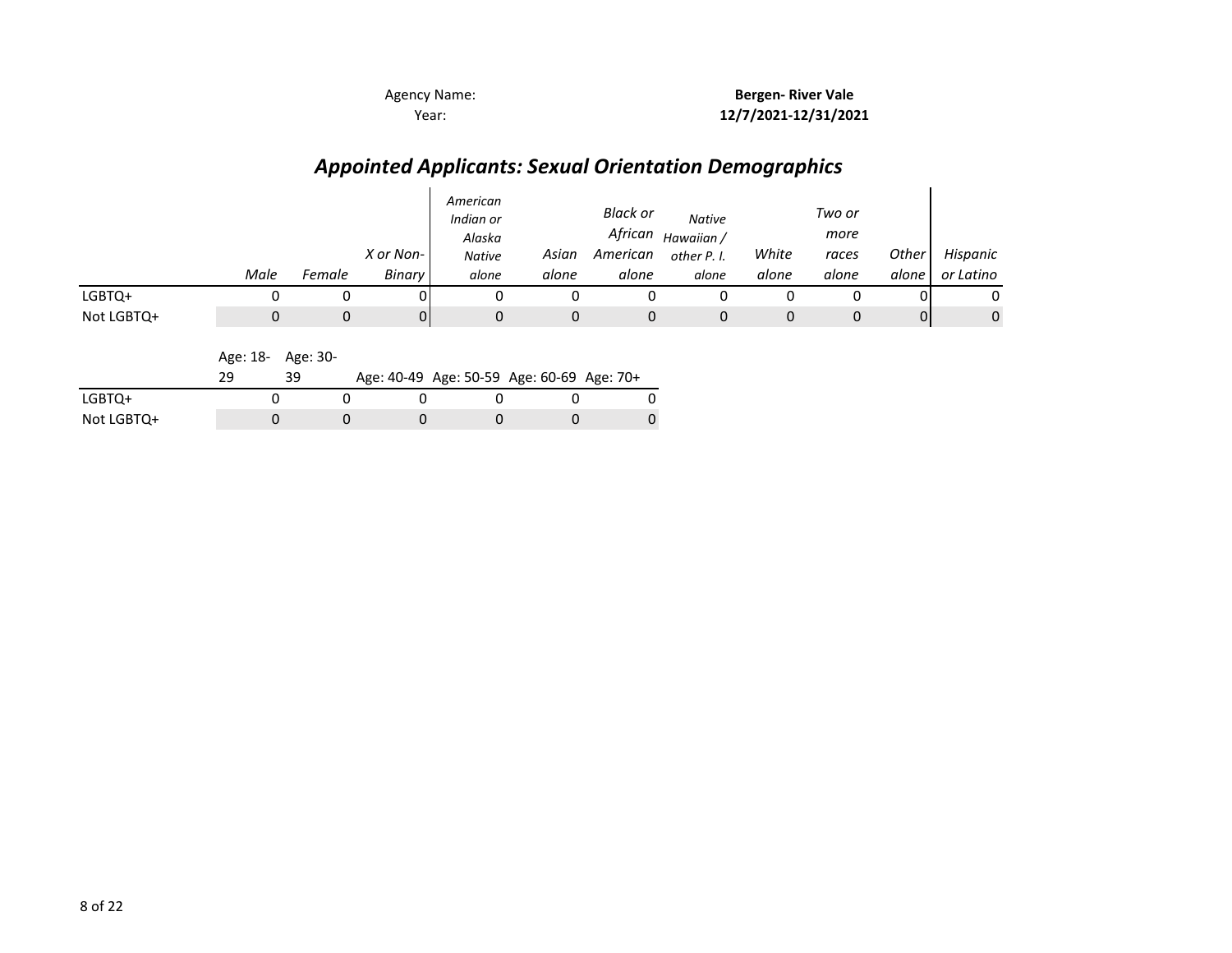**Bergen- River Vale 12/7/2021-12/31/2021**

 $\overline{\phantom{a}}$ 

### *Not Appointed Applicants: Gender, Race, and Age Demographics*

|                 | American Indian or<br>Alaska Native alone | Asian<br>alone | Black or African<br>American alone | Native Hawaiian /<br>other P. I. alone | White<br>alone | Two or more races<br>alone | alone    | Other Hispanic or<br>Latino |
|-----------------|-------------------------------------------|----------------|------------------------------------|----------------------------------------|----------------|----------------------------|----------|-----------------------------|
| Male            |                                           |                |                                    |                                        |                |                            |          |                             |
| Female          |                                           |                |                                    |                                        |                |                            | $\Omega$ | $\Omega$                    |
| X or Non-Binary |                                           |                |                                    |                                        |                |                            | ΩI       | 0                           |
| Total           |                                           |                |                                    |                                        |                |                            | 01       | 0                           |

|            | Male | Female       | X or Non-<br>Binary | American<br>Indian or<br>Alaska<br><b>Native</b><br>alone | Asian<br>alone | <b>Black or</b><br>African<br>American<br>alone | <b>Native</b><br>Hawaiian /<br>other P. I.<br>alone | White<br>alone | Two or<br>more<br>races<br>alone | Other<br>alone | Hispanic<br>or Latino |
|------------|------|--------------|---------------------|-----------------------------------------------------------|----------------|-------------------------------------------------|-----------------------------------------------------|----------------|----------------------------------|----------------|-----------------------|
| Age: 18-29 | 0    | 0            | ΩI                  | 0                                                         | 0              | 0                                               | 0                                                   | 0              | 0                                |                | 0                     |
| Age: 30-39 | 0    | $\mathbf 0$  | 01                  | 0                                                         | 0              | 0                                               | 0                                                   | $\mathbf{0}$   | $\mathbf 0$                      | $\overline{0}$ | 0                     |
| Age: 40-49 | 0    | 0            | 01                  | 0                                                         | 0              | 0                                               | 0                                                   | 0              | 0                                | 0              | 0                     |
| Age: 50-59 | 0    | $\mathbf 0$  | 01                  | 0                                                         | $\mathbf 0$    | 0                                               | $\mathbf{0}$                                        | $\mathbf{0}$   | 0                                | $\overline{0}$ | $\mathbf{0}$          |
| Age: 60-69 | 0    | $\mathbf{0}$ | οI                  | 0                                                         | 0              | 0                                               | 0                                                   | 0              | 0                                | 01             | 0                     |
| Age: 70+   | 0    | $\mathbf 0$  | 01                  | 0                                                         | 0              | 0                                               | 0                                                   | 0              | $\mathbf 0$                      | $\overline{0}$ | 0                     |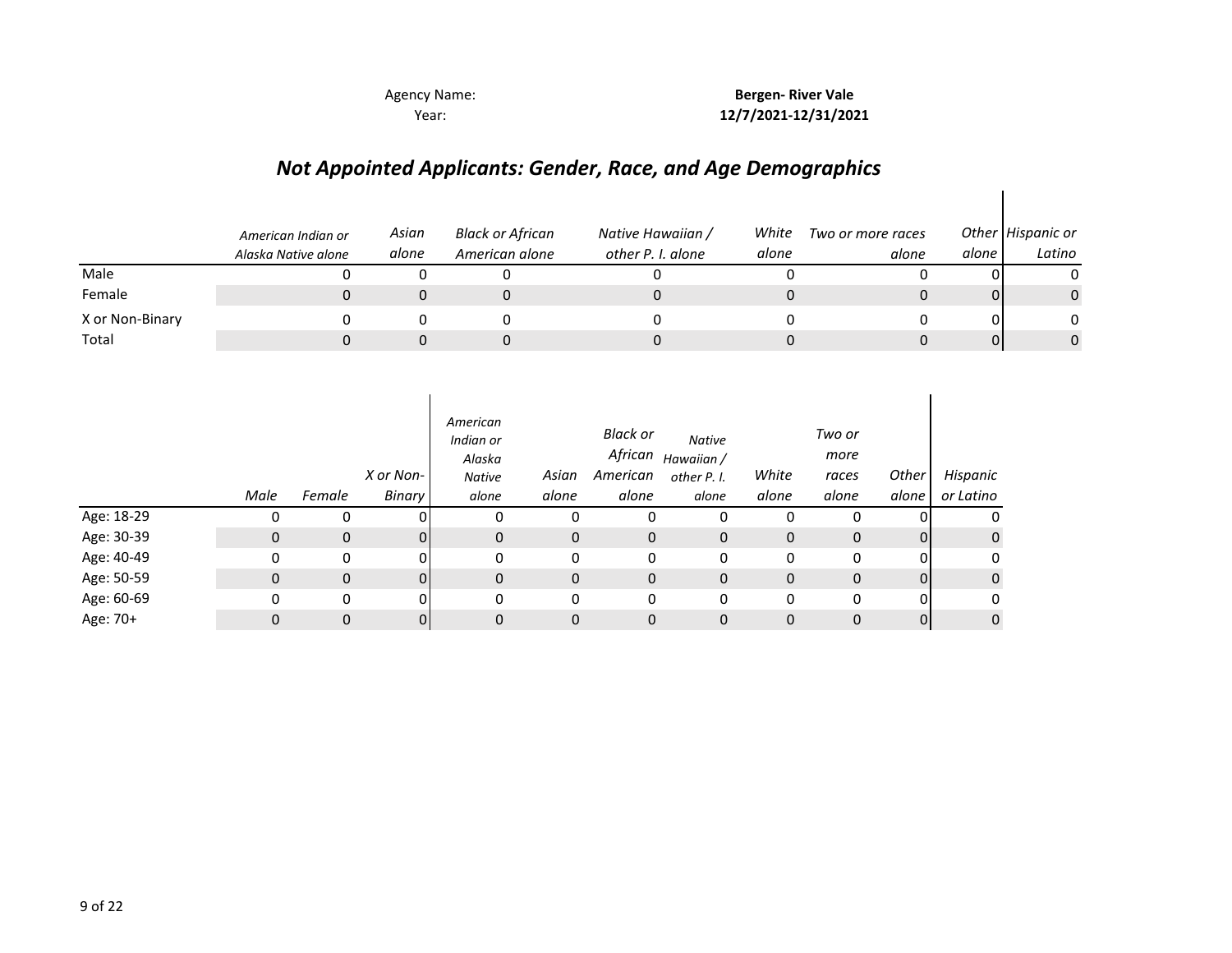### *Not Appointed Applicants: Sexual Orientation Demographics*

|            | Male | Female | X or Non-<br>Binary | American<br>Indian or<br>Alaska<br><b>Native</b><br>alone | Asian<br>alone | <b>Black or</b><br>African<br>American<br>alone | <b>Native</b><br>Hawaiian /<br>other P. I.<br>alone | White<br>alone | Two or<br>more<br>races<br>alone | Other<br>alone | Hispanic<br>or Latino |
|------------|------|--------|---------------------|-----------------------------------------------------------|----------------|-------------------------------------------------|-----------------------------------------------------|----------------|----------------------------------|----------------|-----------------------|
| LGBTQ+     |      |        |                     |                                                           |                |                                                 |                                                     |                |                                  |                | 0                     |
| Not LGBTQ+ |      | 0      | 0                   |                                                           |                |                                                 |                                                     |                |                                  | 01             | 0                     |

Age: 18- Age: 30-

29 39 Age: 40-49 Age: 50-59 Age: 60-69 Age: 70+

| LGBIQ+     |  |  |  |
|------------|--|--|--|
| Not LGBTQ+ |  |  |  |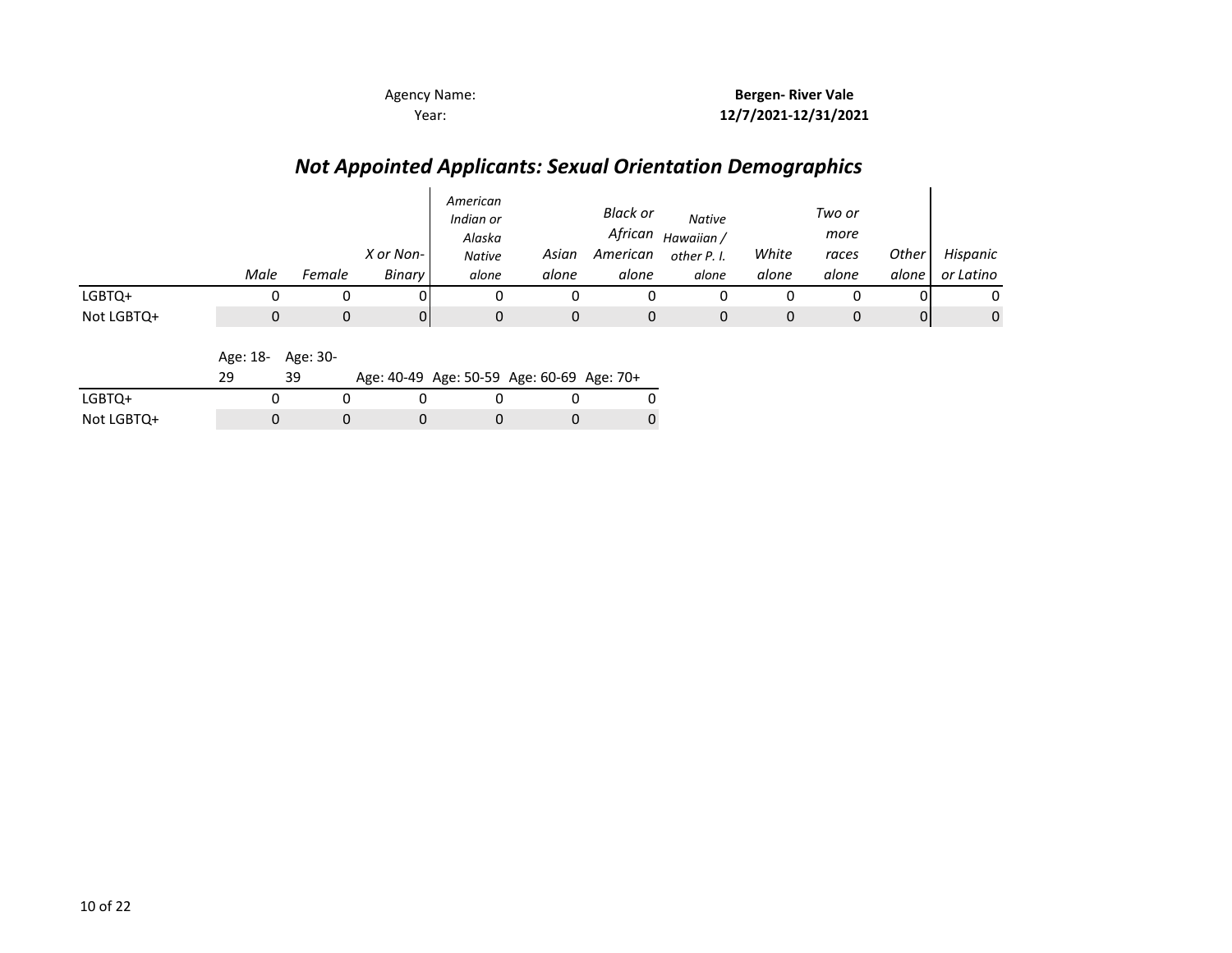**Bergen- River Vale 12/7/2021-12/31/2021**

### *Not Appointed Applicant- Reasons*

|                                           | % of Total Not<br># Appointed Applicants |                                    | % of Total Not<br># Appointed Applicants |
|-------------------------------------------|------------------------------------------|------------------------------------|------------------------------------------|
| <b>Academy Failure</b>                    | $0 -$                                    | Failed Background check- other     | $0 -$                                    |
| Applicant Withdrawal                      | $0 -$                                    | <b>Failed Drug Test</b>            | $0 -$                                    |
| Defer                                     | $0 -$                                    | Interview Panel Recommendation     | $0 -$                                    |
| Did not meet minimum qualifications       | $0 -$                                    | Other                              | $0 -$                                    |
| Failed background check- Criminal History | $0 -$                                    | <b>Physical Qualification Exam</b> | $0 -$                                    |
| Failed background check- Financial        | $0 -$                                    | <b>Residency Requirement</b>       | $0 -$                                    |
|                                           |                                          | <b>Written Exam</b>                | $0 -$                                    |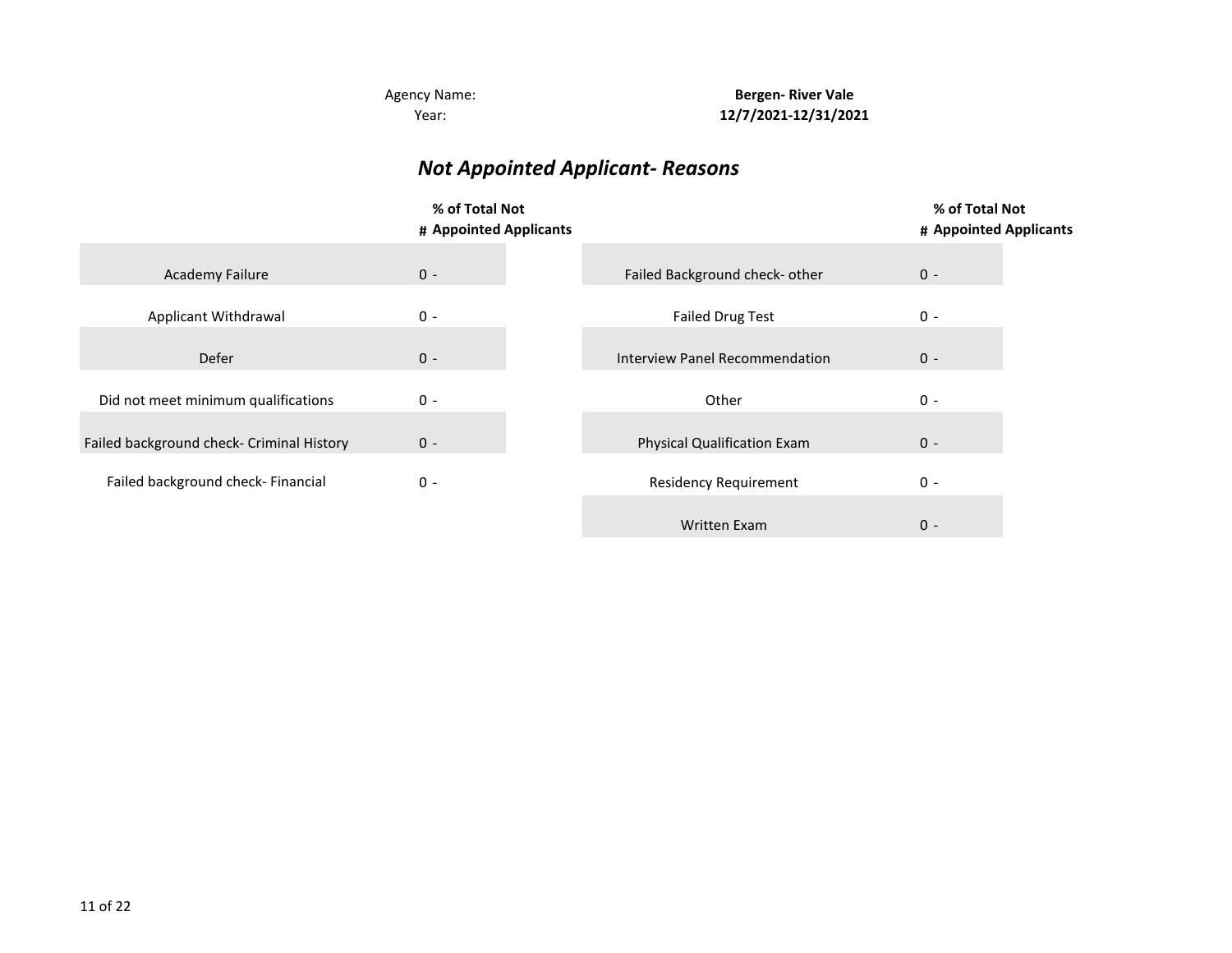### *Not Appointed Applicants- Reasons by Gender & Race*

#### *Male Applicants*

|                                           |                     | . .          |                            |                   |              |                |                |                   |
|-------------------------------------------|---------------------|--------------|----------------------------|-------------------|--------------|----------------|----------------|-------------------|
|                                           |                     |              | <b>Black or</b><br>African |                   |              | Two or<br>more |                |                   |
|                                           | American Indian or  | Asian        | American                   | Native Hawaiian / | White        | races          |                | Other Hispanic or |
|                                           | Alaska Native alone | alone        | alone                      | other P. I. alone | alone        | alone          | alone          | Latino            |
| Academy Failure                           | 0                   | $\mathbf{0}$ | $\mathbf 0$                | 0                 | $\mathbf{0}$ | $\mathbf 0$    | $\Omega$       | 0                 |
| Applicant Withdrawal                      | 0                   | 0            | 0                          | 0                 | 0            | 0              |                |                   |
| Defer                                     | $\mathbf{0}$        | $\mathbf{0}$ | 0                          | $\mathbf{0}$      | $\mathbf{0}$ | $\mathbf 0$    | 01             | 0                 |
| Did not meet minimum qualifications       | $\Omega$            | 0            | 0                          | 0                 | $\mathbf{0}$ | 0              | ΩI             |                   |
| Failed background check- Criminal History | $\mathbf{0}$        | $\mathbf{0}$ | 0                          | $\Omega$          | $\mathbf{0}$ | $\mathbf{0}$   | $\overline{0}$ | 0                 |
|                                           |                     |              |                            |                   |              |                |                |                   |
| Failed background check- Financial        | 0                   | 0            | 0                          |                   | 0            | 0              | 01             |                   |
| Failed Background check- other            | 0                   | $\mathbf{0}$ | 0                          | $\Omega$          | $\mathbf{0}$ | $\mathbf{0}$   | $\Omega$       | 0                 |
| <b>Failed Drug Test</b>                   | 0                   | 0            | 0                          |                   | 0            | 0              | 0              |                   |
| <b>Interview Panel Recommendation</b>     | 0                   | 0            | $\mathbf{0}$               | 0                 | $\Omega$     | $\mathbf{0}$   | 01             | 0                 |
| Physical Qualification Exam               | 0                   | 0            | 0                          |                   | 0            | 0              | <sup>n</sup>   | 0                 |
| <b>Residency Requirement</b>              | $\mathbf{0}$        | 0            | $\mathbf{0}$               | 0                 | $\Omega$     | $\mathbf{0}$   | 01             | 0                 |
| <b>Written Exam</b>                       | 0                   | 0            | 0                          |                   | $\Omega$     | 0              | U              |                   |
| Other                                     | 0                   | 0            | $\mathbf 0$                |                   | 0            | $\Omega$       | 01             | 0                 |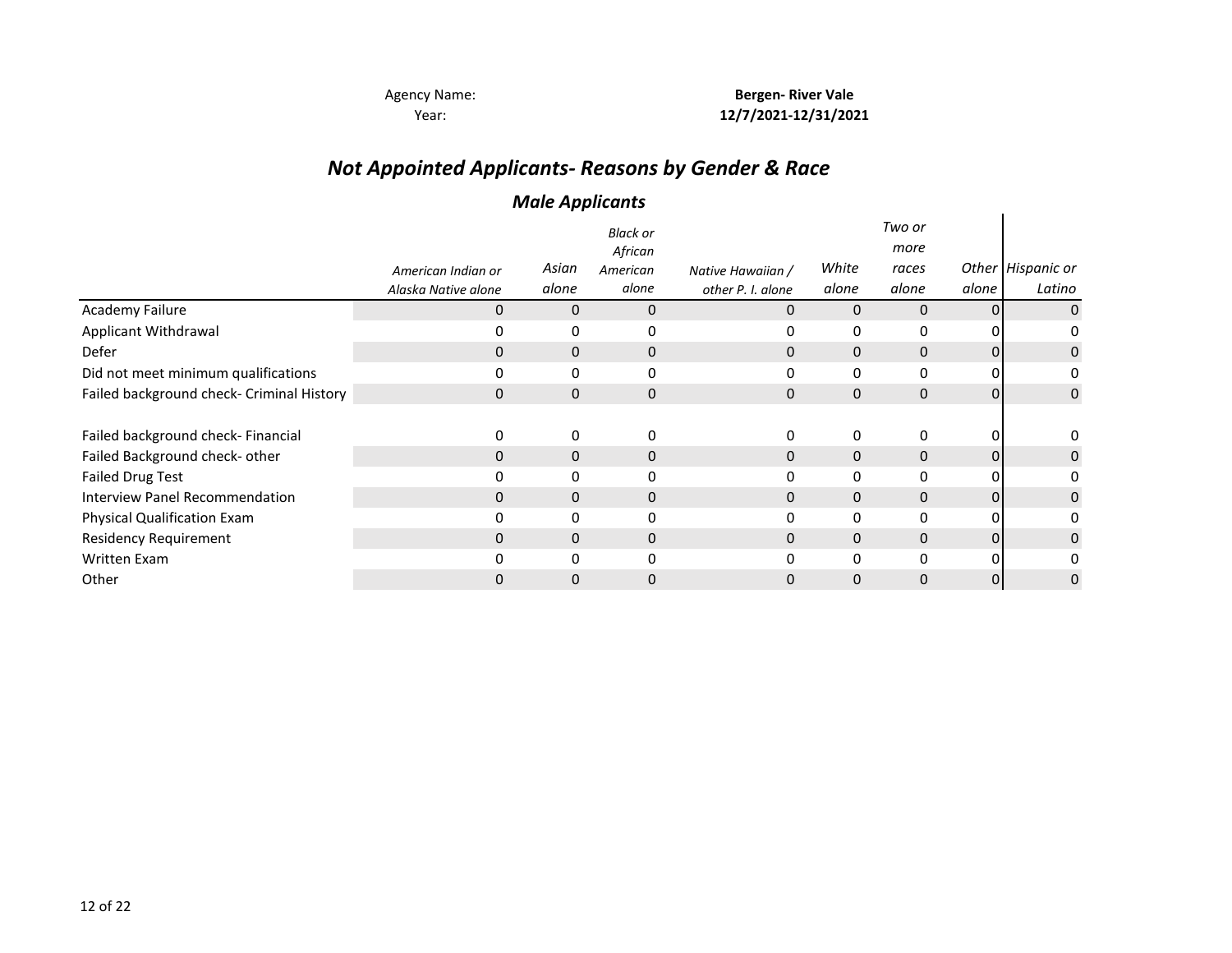Year:

Agency Name: **Bergen- River Vale 12/7/2021-12/31/2021**

### *Not Appointed Applicants- Reasons by Gender & Race*

#### *Female Applicants*

|                                           | American Indian or  | Asian       | <b>Black or</b><br>African<br>American | Native Hawaiian / | White        | Two or<br>more<br>races |       | Other Hispanic or |
|-------------------------------------------|---------------------|-------------|----------------------------------------|-------------------|--------------|-------------------------|-------|-------------------|
|                                           | Alaska Native alone | alone       | alone                                  | other P. I. alone | alone        | alone                   | alone | Latino            |
| Academy Failure                           | 0                   | 0           | 0                                      |                   | 0            | $\mathbf{0}$            | 0     | 0                 |
| Applicant Withdrawal                      | 0                   | 0           | 0                                      |                   | 0            | 0                       |       |                   |
| Defer                                     | 0                   | 0           | 0                                      | 0                 | $\mathbf{0}$ | $\mathbf 0$             | 01    | 0                 |
| Did not meet minimum qualifications       | 0                   | 0           | 0                                      |                   | 0            | 0                       | 01    |                   |
| Failed background check- Criminal History | 0                   | 0           | 0                                      | 0                 | $\Omega$     | $\mathbf{0}$            | 01    | 0                 |
| Failed background check- Financial        | 0                   | 0           | 0                                      |                   | 0            | 0                       | 0     |                   |
| Failed Background check- other            | $\Omega$            | 0           | 0                                      | 0                 | $\Omega$     | $\mathbf{0}$            | 01    | 0                 |
| <b>Failed Drug Test</b>                   | 0                   | 0           | 0                                      |                   | 0            | 0                       | 01    |                   |
| <b>Interview Panel Recommendation</b>     | $\Omega$            | $\mathbf 0$ | $\mathbf{0}$                           | 0                 | $\Omega$     | $\mathbf{0}$            | 01    | 0                 |
| <b>Physical Qualification Exam</b>        | 0                   | 0           | 0                                      |                   | $\Omega$     | $\Omega$                | ΩI    |                   |
| <b>Residency Requirement</b>              | $\Omega$            | 0           | $\mathbf 0$                            | 0                 | $\Omega$     | $\mathbf{0}$            | 0     | 0                 |
| <b>Written Exam</b>                       | O                   | 0           | 0                                      |                   | O            | $\Omega$                | ΩI    |                   |
| Other                                     |                     |             | 0                                      |                   |              | $\mathbf 0$             | 01    | 0                 |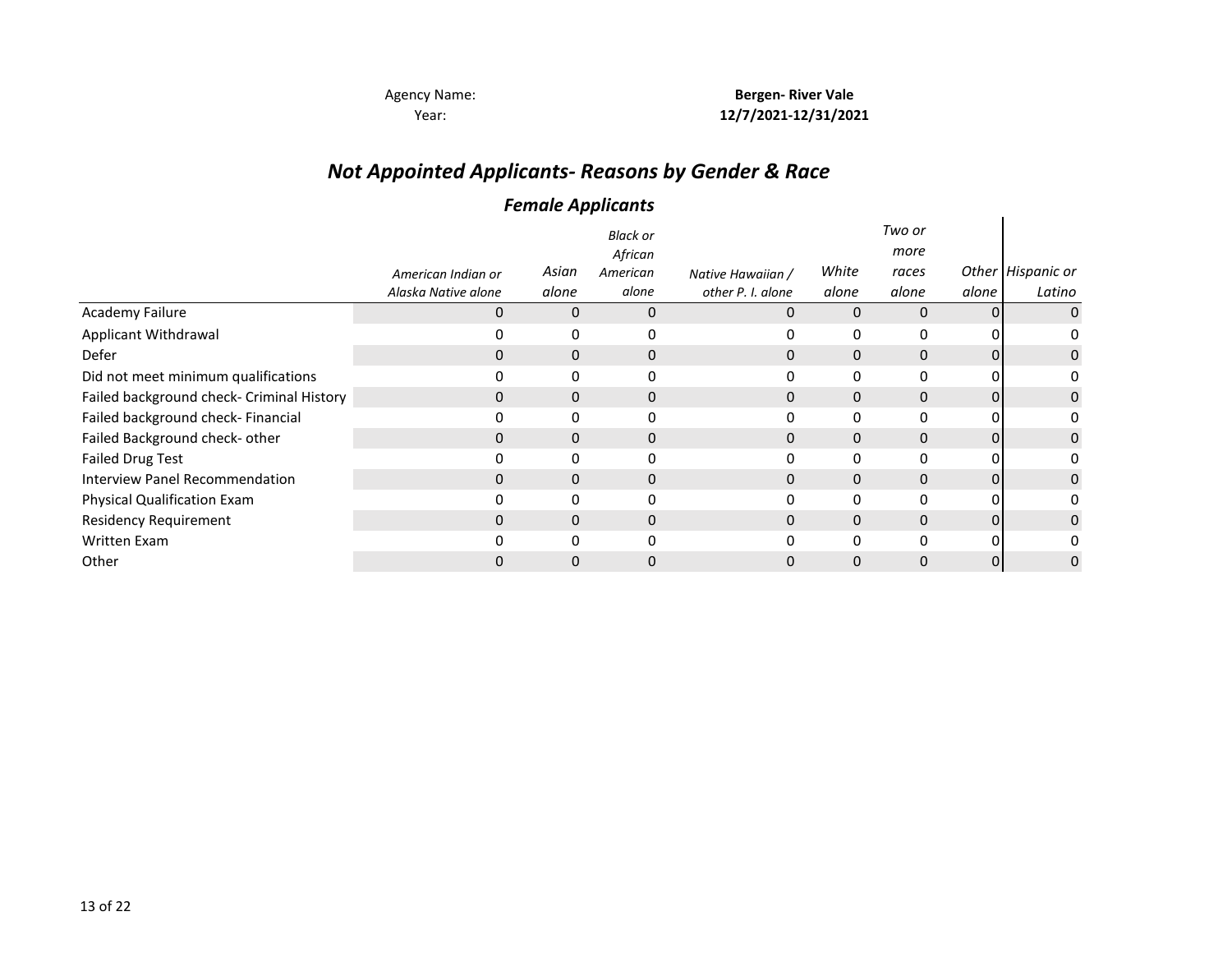### *Not Appointed Applicants- Reasons by Gender & Race*

#### *X or Non-Binary Applicants*

|                                           |                     |             | <b>Black or</b><br>African |                   | White    | Two or<br>more |       |                   |
|-------------------------------------------|---------------------|-------------|----------------------------|-------------------|----------|----------------|-------|-------------------|
|                                           | American Indian or  | Asian       | American                   | Native Hawaiian / |          | races          |       | Other Hispanic or |
|                                           | Alaska Native alone | alone       | alone                      | other P. I. alone | alone    | alone          | alone | Latino            |
| Academy Failure                           | $\Omega$            | $\Omega$    | 0                          |                   | $\Omega$ | $\mathbf{0}$   |       | 0                 |
| Applicant Withdrawal                      |                     | 0           | 0                          |                   | 0        | 0              |       |                   |
| Defer                                     | 0                   | 0           | 0                          | 0                 | $\Omega$ | $\mathbf{0}$   | 0     | 0                 |
| Did not meet minimum qualifications       | 0                   | 0           | 0                          |                   | 0        | 0              | 0     | 0                 |
| Failed background check- Criminal History | 0                   | 0           | 0                          | 0                 | 0        | $\mathbf{0}$   | 0     | 0                 |
| Failed background check- Financial        | 0                   | 0           | 0                          |                   | 0        | 0              | 0     | 0                 |
| Failed Background check- other            | $\Omega$            | 0           | 0                          |                   | 0        | $\mathbf{0}$   |       | 0                 |
| <b>Failed Drug Test</b>                   |                     | 0           | 0                          |                   | 0        | 0              |       | 0                 |
| <b>Interview Panel Recommendation</b>     | 0                   | $\mathbf 0$ | 0                          | 0                 | 0        | $\mathbf{0}$   | 0     | 0                 |
| Physical Qualification Exam               | 0                   | 0           | 0                          | 0                 | 0        | 0              | 0     | 0                 |
| <b>Residency Requirement</b>              | $\Omega$            | 0           | $\mathbf 0$                | 0                 | $\Omega$ | $\mathbf{0}$   | 0     | 0                 |
| <b>Written Exam</b>                       | ŋ                   |             | $\Omega$                   |                   | O        | $\Omega$       | 0     |                   |
| Other                                     |                     |             | 0                          |                   | 0        | $\Omega$       | 0     | 0                 |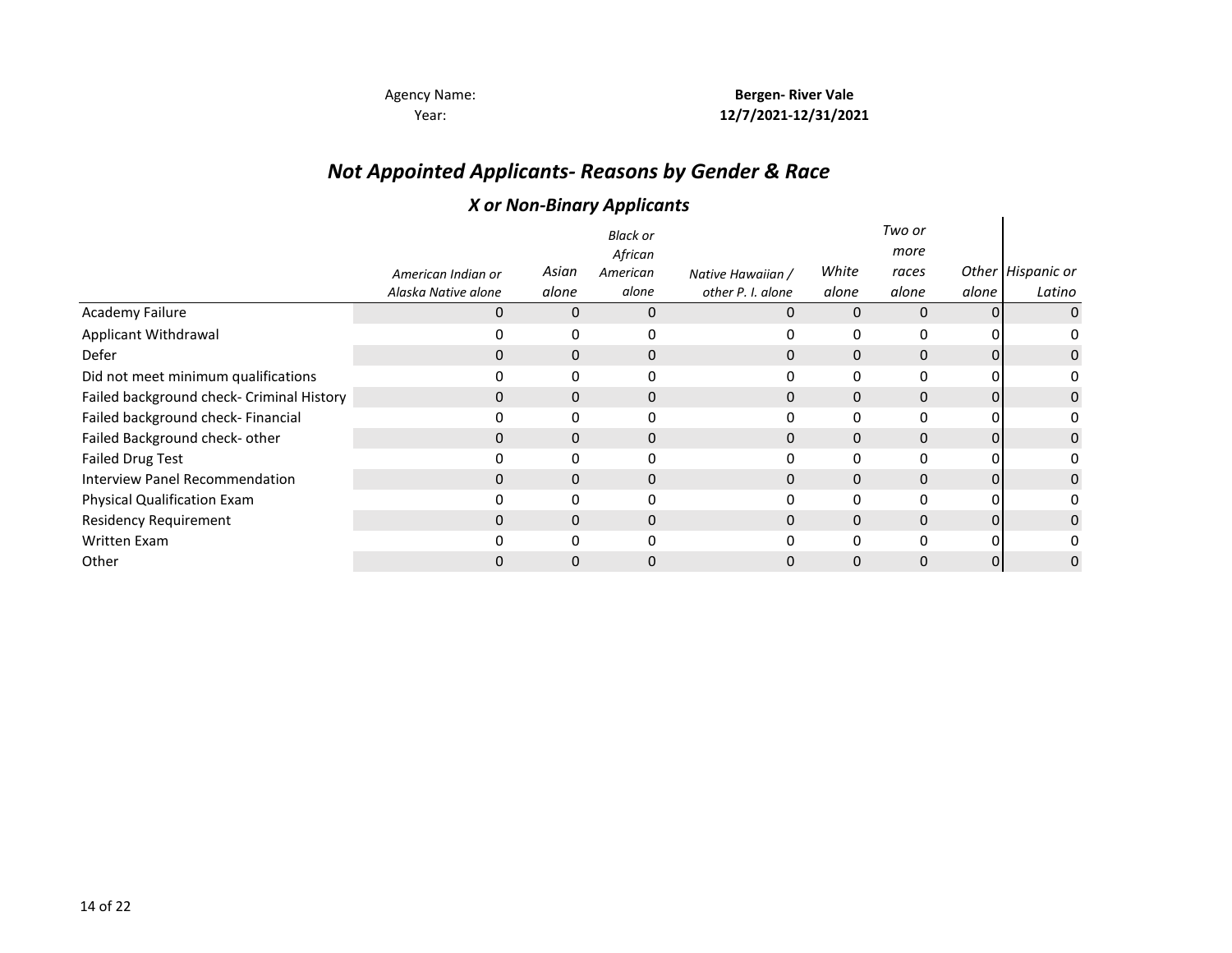#### *Current Officers and Promotional Process Summary*

Bergen- River Vale is a Municipal law enforcement agency. During the time period covering 12/7/2021-12/31/2021 the agency did not receive applications for a promotional opportunity. The agency's promotional process is not governed by Civil Service Regulations.

For Bergen- River Vale in the above time period, the promotional included the following methods of identifying qualified officers: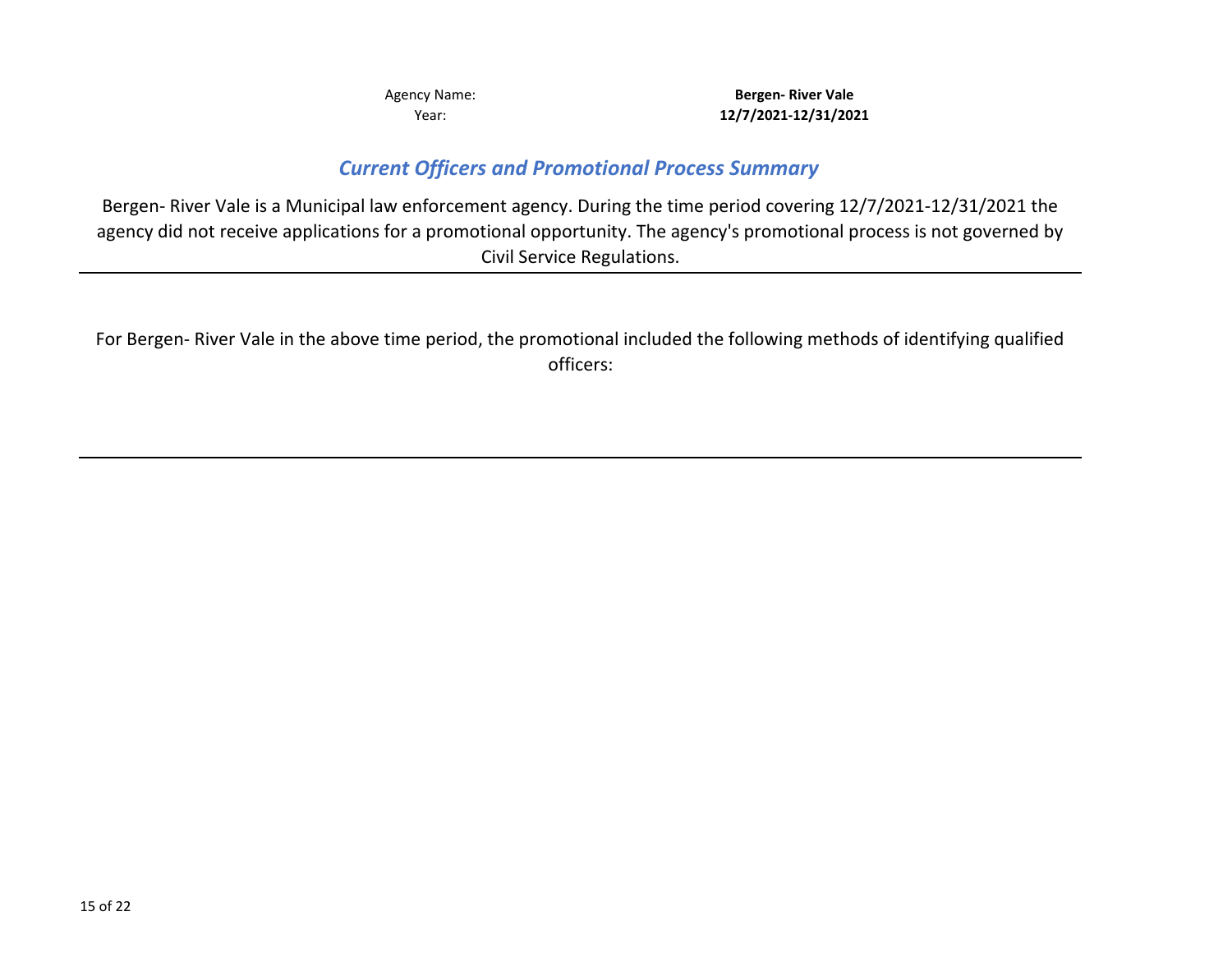**Bergen- River Vale 12/7/2021-12/31/2021**

## **Annual Summary of Law Enforcement Diversity: Current Officers Summary**

|                 |                                                       |                | # % of Total Officers |
|-----------------|-------------------------------------------------------|----------------|-----------------------|
|                 | <b>Total Officers</b>                                 | 24             |                       |
|                 | <b>Total Officers Eligible for Promotion</b>          | 23             | 96%                   |
|                 | <b>Total Officers Applied for Promotion</b>           | 0              | 0%                    |
|                 | <b>Total Officers Promoted</b>                        | 0              | 0%                    |
|                 | <b>Total Male</b>                                     | 23             | 96%                   |
| Gender          | <b>Total Female</b>                                   | $\mathbf{1}$   | 4%                    |
|                 | <b>Total X or Non-Binary</b>                          | 0              | 0%                    |
|                 | Total American Indian or Alaska Native alone          | 0              | 0%                    |
|                 | <b>Total Asian alone</b>                              | 1              | 4%                    |
|                 | Total Black or African American alone                 | 0              | 0%                    |
| Racel Ethnicity | Total Native Hawaiian or other Pacific Islander alone | 0              | 0%                    |
|                 | <b>Total White alone</b>                              | 21             | 88%                   |
|                 | Total Two or more races alone                         | 0              | 0%                    |
|                 | <b>Total Other alone</b>                              | 0              | 0%                    |
|                 | <b>Total Hispanic or Latino</b>                       | $\overline{2}$ | 8%                    |
|                 | <b>Total 18-29</b>                                    | 12             | 50%                   |
|                 | <b>Total 30-39</b>                                    | $\overline{7}$ | 29%                   |
|                 | <b>Total 40-49</b>                                    | 4              | 17%                   |
| <b>A</b> ee     | <b>Total 50-59</b>                                    | $\mathbf{1}$   | 4%                    |
|                 | <b>Total 60-69</b>                                    | 0              | 0%                    |
|                 | Total 70+                                             | 0              | 0%                    |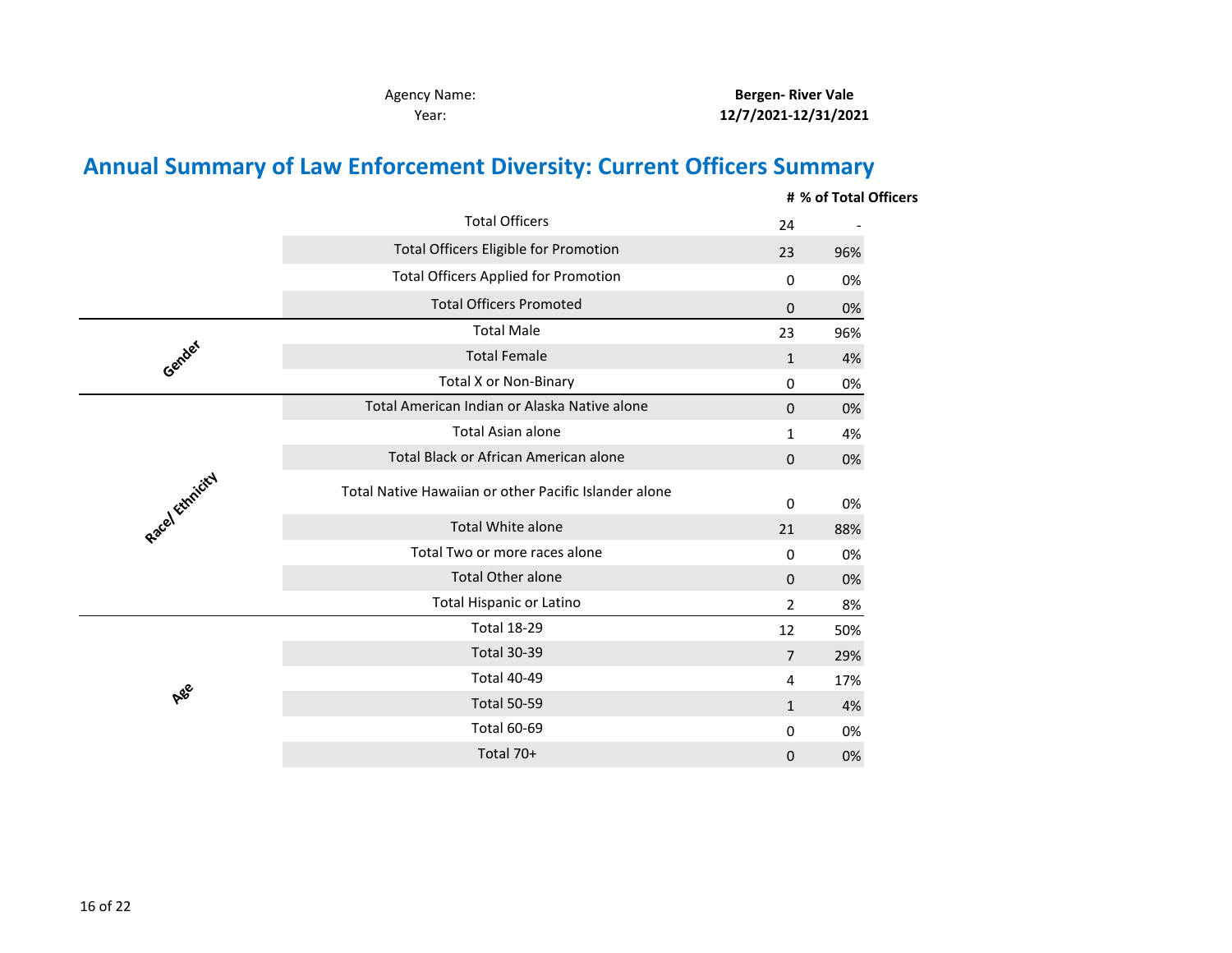$\mathbf{I}$ 

## **Annual Summary of Law Enforcement Diversity: Current Officers and Promotions**

|                 | American Indian or  | Asian<br>alone | Black or African<br>American alone | Native Hawaiian /<br>other P. I. alone | White<br>alone | Two or more races |       | Other Hispanic or<br>Latino |
|-----------------|---------------------|----------------|------------------------------------|----------------------------------------|----------------|-------------------|-------|-----------------------------|
|                 | Alaska Native alone |                |                                    |                                        |                | alone             | alone |                             |
| Male            |                     |                |                                    |                                        | 20             |                   |       |                             |
| Female          |                     |                |                                    |                                        |                |                   |       |                             |
| X or Non-Binary |                     |                |                                    |                                        |                |                   | ΟI    |                             |
| Total           |                     |                |                                    |                                        | 21             |                   | ΟI    |                             |

|            | Male | Female       | X or Non-<br><b>Binary</b> | American<br>Indian or<br>Alaska<br><b>Native</b><br>alone | Asian<br>alone | <b>Black or</b><br>African<br>American<br>alone | <b>Native</b><br>Hawaiian /<br>other P. I.<br>alone | White<br>alone | Two or<br>more<br>races<br>alone | Other<br>alone | Hispanic<br>or Latino |
|------------|------|--------------|----------------------------|-----------------------------------------------------------|----------------|-------------------------------------------------|-----------------------------------------------------|----------------|----------------------------------|----------------|-----------------------|
| Age: 18-29 | 11   | 0            | nı                         | 0                                                         |                | 0                                               | 0                                                   | 11             | 0                                |                | 0                     |
| Age: 30-39 |      | $\mathbf{0}$ | 01                         | 0                                                         | 0              | 0                                               | $\mathbf{0}$                                        | 5              | 0                                | 01             |                       |
| Age: 40-49 | 4    | $\Omega$     | ΩI                         | 0                                                         | 0              | 0                                               | 0                                                   | 4              | 0                                | 0              | 0                     |
| Age: 50-59 |      | $\mathbf{0}$ | 01                         | 0                                                         | $\mathbf 0$    | 0                                               | $\mathbf{0}$                                        |                | 0                                | $\Omega$       | 0                     |
| Age: 60-69 | 0    | 0            | Οl                         | 0                                                         | 0              | 0                                               | 0                                                   | 0              | 0                                | 0              | 0                     |
| Age: 70+   | 0    | $\mathbf{0}$ | Οl                         | 0                                                         | 0              | 0                                               | 0                                                   | 0              | 0                                | 0              | 0                     |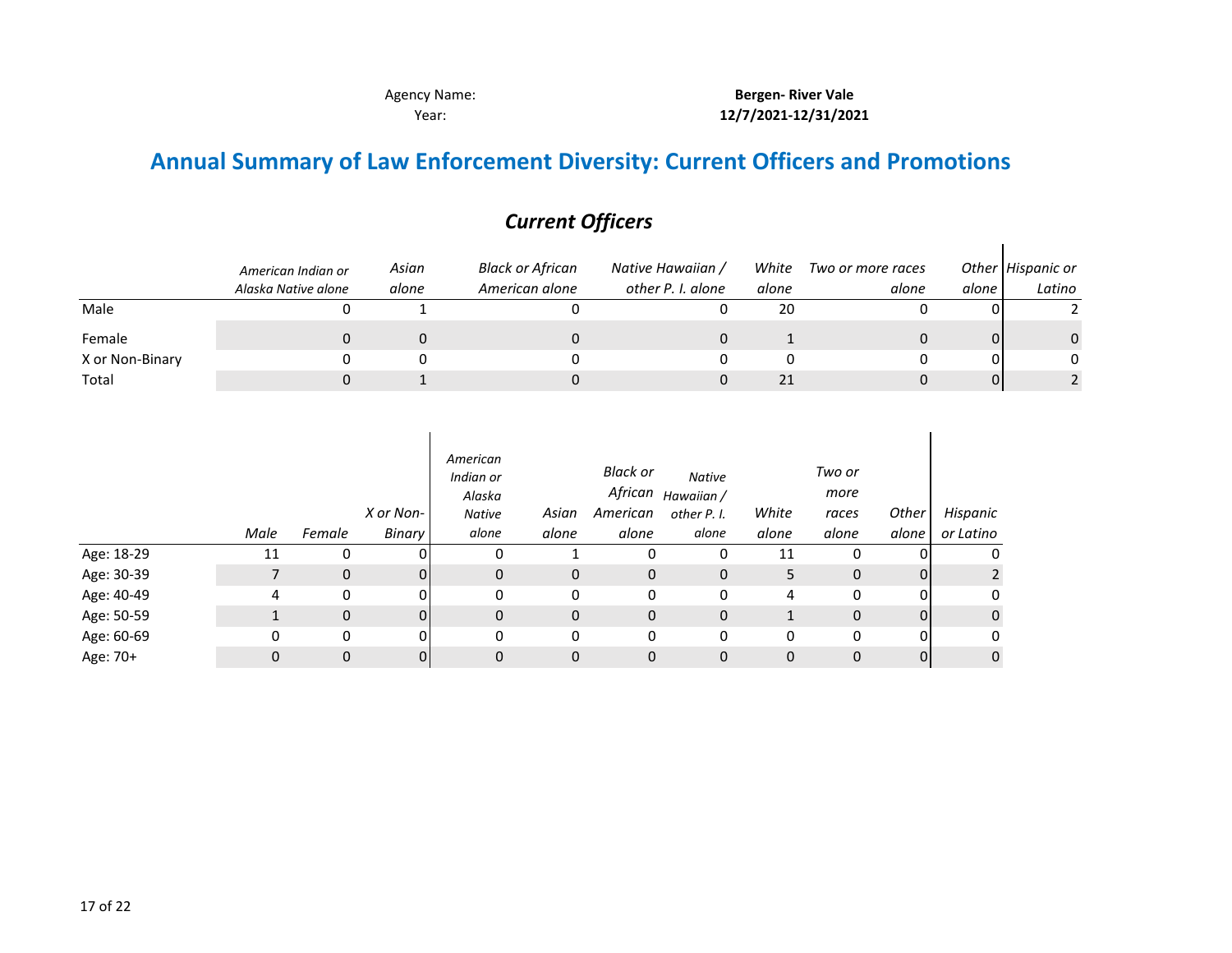## *Officers Eligible for Promotion*

|                 | American Indian or<br>Alaska Native alone | Asian<br>alone | Black or African<br>American alone | Native Hawaiian /<br>other P. I. alone | White<br>alone | Two or more races<br>alone | alone i | Other Hispanic or<br>Latino |
|-----------------|-------------------------------------------|----------------|------------------------------------|----------------------------------------|----------------|----------------------------|---------|-----------------------------|
| Male            |                                           |                |                                    |                                        |                |                            |         | 0                           |
| Female          |                                           |                |                                    |                                        |                |                            | 0       | $\Omega$                    |
| X or Non-Binary |                                           |                |                                    |                                        |                |                            |         | 0                           |
| Total           |                                           |                |                                    |                                        |                |                            | 01      | $\Omega$                    |

|            | Male | Female       | X or Non-<br>Binary | American<br>Indian or<br>Alaska<br><b>Native</b><br>alone | Asian<br>alone | <b>Black or</b><br>African<br>American<br>alone | <b>Native</b><br>Hawaiian /<br>other P. I.<br>alone | White<br>alone | Two or<br>more<br>races<br>alone | Other<br>alone | Hispanic<br>or Latino |
|------------|------|--------------|---------------------|-----------------------------------------------------------|----------------|-------------------------------------------------|-----------------------------------------------------|----------------|----------------------------------|----------------|-----------------------|
| Age: 18-29 | 0    | 0            |                     | 0                                                         | 0              | 0                                               | 0                                                   | 0              | 0                                |                | 0                     |
| Age: 30-39 | 0    | $\mathbf{0}$ | 01                  | $\mathbf{0}$                                              | 0              | $\mathbf 0$                                     | 0                                                   | $\mathbf 0$    | $\mathbf{0}$                     | $\overline{0}$ | 0                     |
| Age: 40-49 | 0    | 0            | ΩI                  | 0                                                         | 0              | 0                                               | 0                                                   | $\Omega$       | 0                                | 0              | 0                     |
| Age: 50-59 | 0    | $\mathbf{0}$ |                     | 0                                                         | $\mathbf{0}$   | 0                                               | 0                                                   | $\mathbf 0$    | 0                                | $\overline{0}$ | 0                     |
| Age: 60-69 | 0    | 0            | 01                  | 0                                                         | 0              | 0                                               | 0                                                   | 0              | 0                                | 0              | 0                     |
| Age: 70+   | 0    | 0            | 01                  | 0                                                         | 0              | 0                                               | 0                                                   | $\mathbf 0$    | 0                                | $\overline{0}$ | 0                     |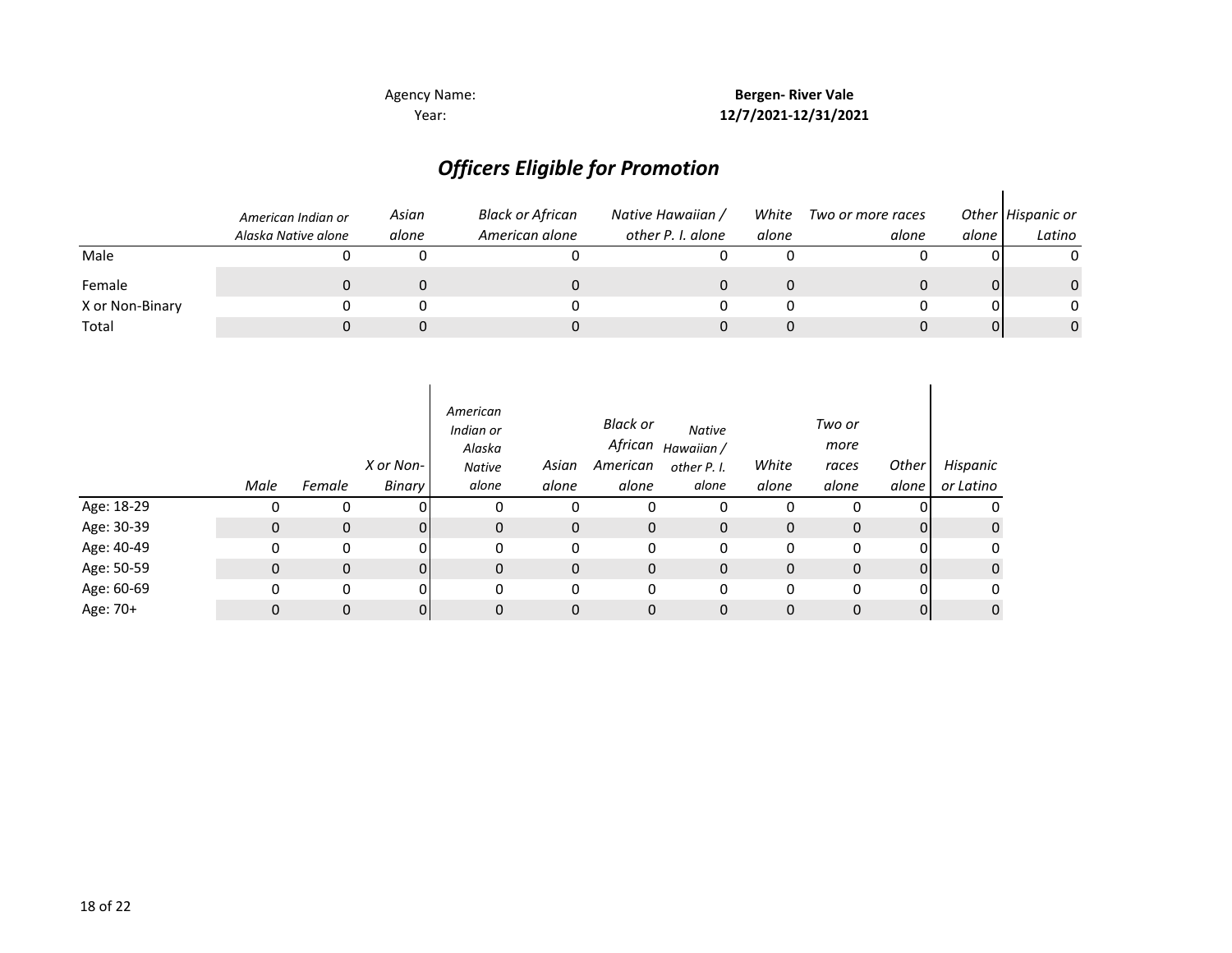### *Officers who Applied for a Promotion*

|                 | American Indian or<br>Alaska Native alone | Asian<br>alone | <b>Black or African</b><br>American alone | Native Hawaiian /<br>other P. I. alone | White<br>alone | Two or more races<br>alone | alone | Other Hispanic or<br>Latino |
|-----------------|-------------------------------------------|----------------|-------------------------------------------|----------------------------------------|----------------|----------------------------|-------|-----------------------------|
| Male            |                                           |                |                                           |                                        |                |                            |       | 0                           |
| Female          |                                           |                |                                           |                                        |                |                            | 0     | $\Omega$                    |
| X or Non-Binary |                                           |                |                                           |                                        |                |                            |       | 0                           |
| Total           |                                           |                |                                           |                                        |                |                            | 01    | $\Omega$                    |

|            | Male | Female      | X or Non-<br>Binary | American<br>Indian or<br>Alaska<br><b>Native</b><br>alone | Asian<br>alone | Black or<br>African<br>American<br>alone | <b>Native</b><br>Hawaiian /<br>other P. I.<br>alone | White<br>alone | Two or<br>more<br>races<br>alone | Other<br>alone | Hispanic<br>or Latino |
|------------|------|-------------|---------------------|-----------------------------------------------------------|----------------|------------------------------------------|-----------------------------------------------------|----------------|----------------------------------|----------------|-----------------------|
| Age: 18-29 |      | 0           |                     | 0                                                         | 0              | O                                        | 0                                                   |                |                                  |                | 0                     |
| Age: 30-39 | 0    | 0           | ΩI                  | $\mathbf{0}$                                              | 0              | 0                                        | 0                                                   | 0              | 0                                | $\overline{0}$ | 0                     |
| Age: 40-49 | 0    | 0           | nι                  | 0                                                         | 0              | 0                                        | 0                                                   | $\Omega$       | 0                                | 0              | 0                     |
| Age: 50-59 | 0    | $\mathbf 0$ | ΩI                  | $\mathbf{0}$                                              | 0              | $\mathbf 0$                              | 0                                                   | $\mathbf 0$    | $\mathbf{0}$                     | $\Omega$       | 0                     |
| Age: 60-69 | 0    | 0           | ΩI                  | 0                                                         | 0              | 0                                        | 0                                                   | $\Omega$       | 0                                | 0              | 0                     |
| Age: 70+   |      | 0           |                     | 0                                                         | 0              | 0                                        | 0                                                   | 0              | 0                                | $\overline{0}$ | 0                     |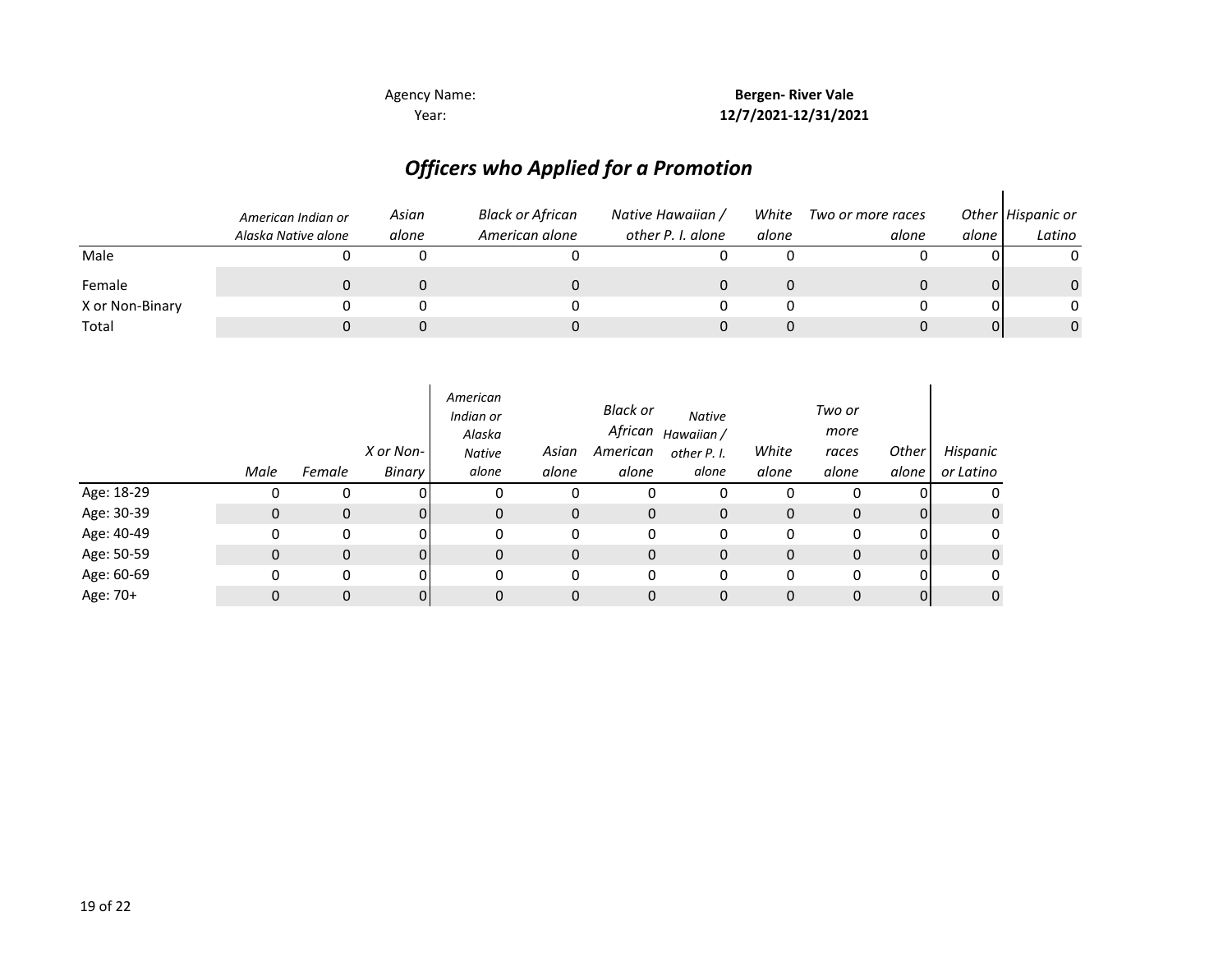Agency Name:

Year: **12/7/2021-12/31/2021 Bergen- River Vale**

### *Officers Promoted*

|                 | American Indian or<br>Alaska Native alone | Asian<br>alone | <b>Black or African</b><br>American alone | Native Hawaiian /<br>other P. I. alone | White<br>alone | Two or more races<br>alone | alone | Other Hispanic or<br>Latino |
|-----------------|-------------------------------------------|----------------|-------------------------------------------|----------------------------------------|----------------|----------------------------|-------|-----------------------------|
| Male            |                                           |                |                                           |                                        |                |                            | ΩI    | 0                           |
| Female          |                                           |                |                                           |                                        |                |                            | 01    | 0                           |
| X or Non-Binary |                                           |                |                                           |                                        |                |                            | 01    | 0                           |
| Total           |                                           |                |                                           |                                        |                |                            | 01    | $\Omega$                    |

|            | Male | Female       | X or Non-<br><b>Binary</b> | American<br>Indian or<br>Alaska<br><b>Native</b><br>alone | Asian<br>alone | <b>Black or</b><br>African<br>American<br>alone | <b>Native</b><br>Hawaiian /<br>other P. I.<br>alone | White<br>alone | Two or<br>more<br>races<br>alone | <b>Other</b><br>alone | Hispanic<br>or Latino |
|------------|------|--------------|----------------------------|-----------------------------------------------------------|----------------|-------------------------------------------------|-----------------------------------------------------|----------------|----------------------------------|-----------------------|-----------------------|
| Age: 18-29 | 0    | 0            | ΩI                         | 0                                                         | 0              | 0                                               | 0                                                   | 0              | 0                                | 0                     | 0                     |
| Age: 30-39 | 0    | $\mathbf 0$  | 01                         | 0                                                         | 0              | 0                                               | 0                                                   | 0              | 0                                | $\Omega$              | $\mathbf{0}$          |
| Age: 40-49 | 0    | 0            | ΩI                         | 0                                                         | 0              | 0                                               | 0                                                   | 0              | 0                                | $\Omega$              | 0                     |
| Age: 50-59 | 0    | $\mathbf{0}$ | 01                         | 0                                                         | 0              | $\mathbf 0$                                     | $\mathbf{0}$                                        | 0              | 0                                | ΩI                    | $\mathbf{0}$          |
| Age: 60-69 | 0    | 0            | 01                         | 0                                                         | 0              | 0                                               | 0                                                   | 0              | 0                                | ΩI                    | 0                     |
| Age: 70+   | 0    | $\mathbf{0}$ | 01                         | 0                                                         | $\mathbf{0}$   | 0                                               | 0                                                   | 0              | 0                                | 0                     | $\mathbf{0}$          |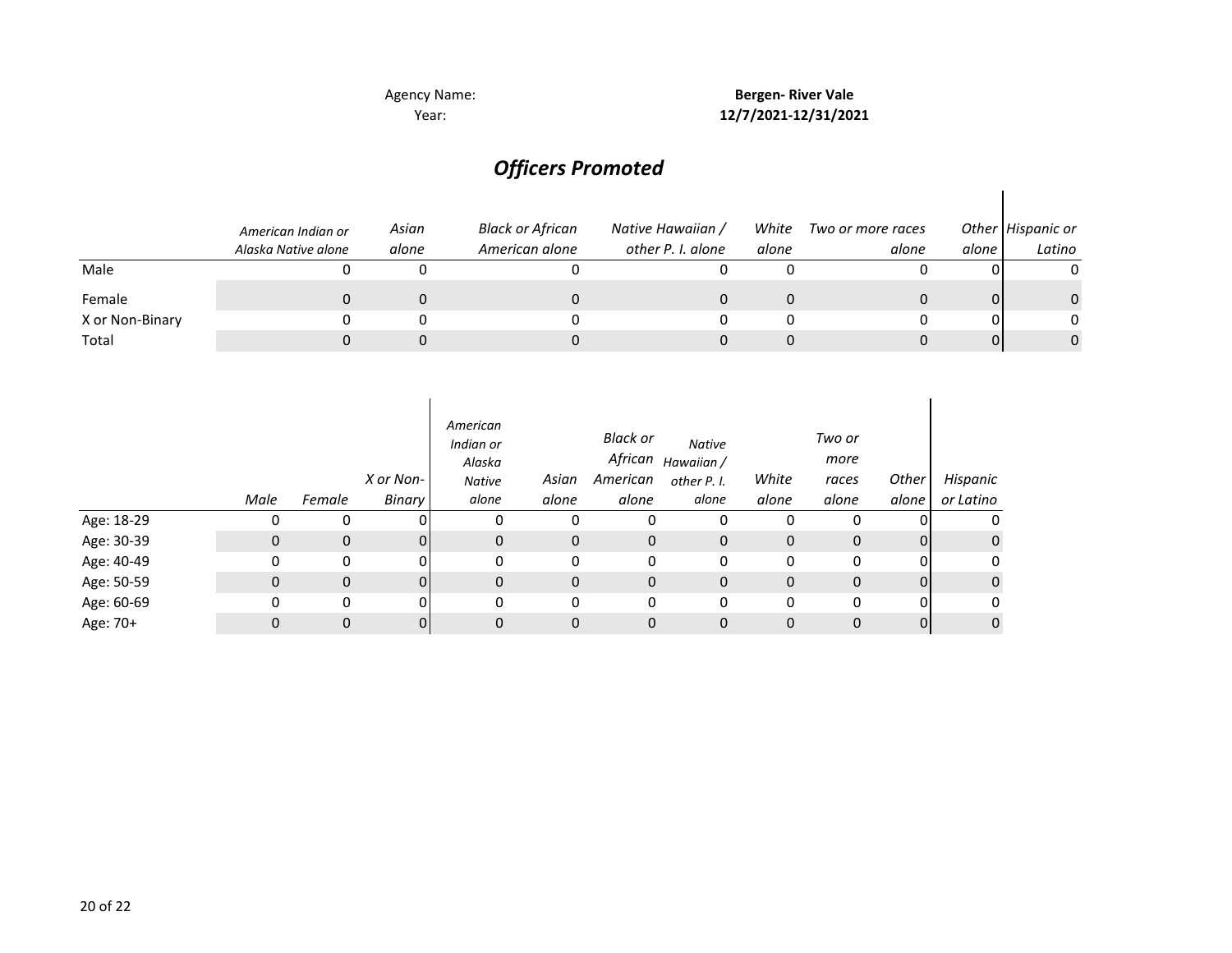#### **Bergen- River Vale 12/7/2021-12/31/2021**

### *Officers Promoted*

|                         | <b>Promoted to Sergeant</b><br>X or Non- |              |              |                |              | <b>Promoted to Lieutenant</b> |              |                |              | <b>Promoted to Captain</b> |              |       |  |  |
|-------------------------|------------------------------------------|--------------|--------------|----------------|--------------|-------------------------------|--------------|----------------|--------------|----------------------------|--------------|-------|--|--|
|                         |                                          |              |              |                | X or Non-    |                               |              |                | X or Non-    |                            |              |       |  |  |
|                         | Male                                     | Female       | Binary       | Total          | Male         | Female                        | Binary       | Total          | Male         | Female                     | Binary       | Total |  |  |
| American Indian or      |                                          |              |              |                |              |                               |              |                |              |                            |              |       |  |  |
| Alaska Native alone     | 0                                        | 0            | 0            |                | 0            | 0                             | 0            |                | 0            | 0                          | 0            |       |  |  |
| Asian alone             | $\mathbf 0$                              | $\mathbf 0$  | $\mathbf{0}$ | $\Omega$       | $\mathbf{0}$ | $\mathbf{0}$                  | $\mathbf{0}$ | $\Omega$       | $\mathbf{0}$ | $\mathbf 0$                | 0            | 0     |  |  |
| <b>Black or African</b> |                                          |              |              |                |              |                               |              |                |              |                            |              |       |  |  |
| American alone          | 0                                        | 0            | 0            | $\Omega$       | 0            | 0                             | 0            | $\Omega$       | 0            | 0                          | 0            |       |  |  |
| Native Hawaiian /       |                                          |              |              |                |              |                               |              |                |              |                            |              |       |  |  |
| other P. I. alone       | $\mathbf 0$                              | $\mathbf{0}$ | $\mathbf{0}$ | $\overline{0}$ | $\mathbf 0$  | $\mathbf{0}$                  | $\mathbf 0$  | $\Omega$       | $\mathbf{0}$ | $\mathbf 0$                | $\mathbf{0}$ |       |  |  |
| White alone             | 0                                        | 0            | 0            | $\Omega$       | 0            | 0                             | 0            | $\Omega$       | $\mathbf{0}$ | 0                          | 0            | 01    |  |  |
| Two or more races       |                                          |              |              |                |              |                               |              |                |              |                            |              |       |  |  |
| alone                   | $\mathbf 0$                              | $\mathbf{0}$ | $\mathbf{0}$ | $\Omega$       | $\mathbf{0}$ | $\mathbf{0}$                  | $\mathbf{0}$ | $\overline{0}$ | $\mathbf{0}$ | $\mathbf 0$                | $\mathbf{0}$ |       |  |  |
| Other alone             | 0                                        | 0            | 0            |                |              | 0                             | 0            |                | 0            | 0                          | 0            |       |  |  |
| Hispanic or Latino      | $\Omega$                                 | 0            | $\Omega$     | $\overline{0}$ | $\Omega$     | 0                             | $\Omega$     |                | $\Omega$     | $\Omega$                   | 0            | 0     |  |  |